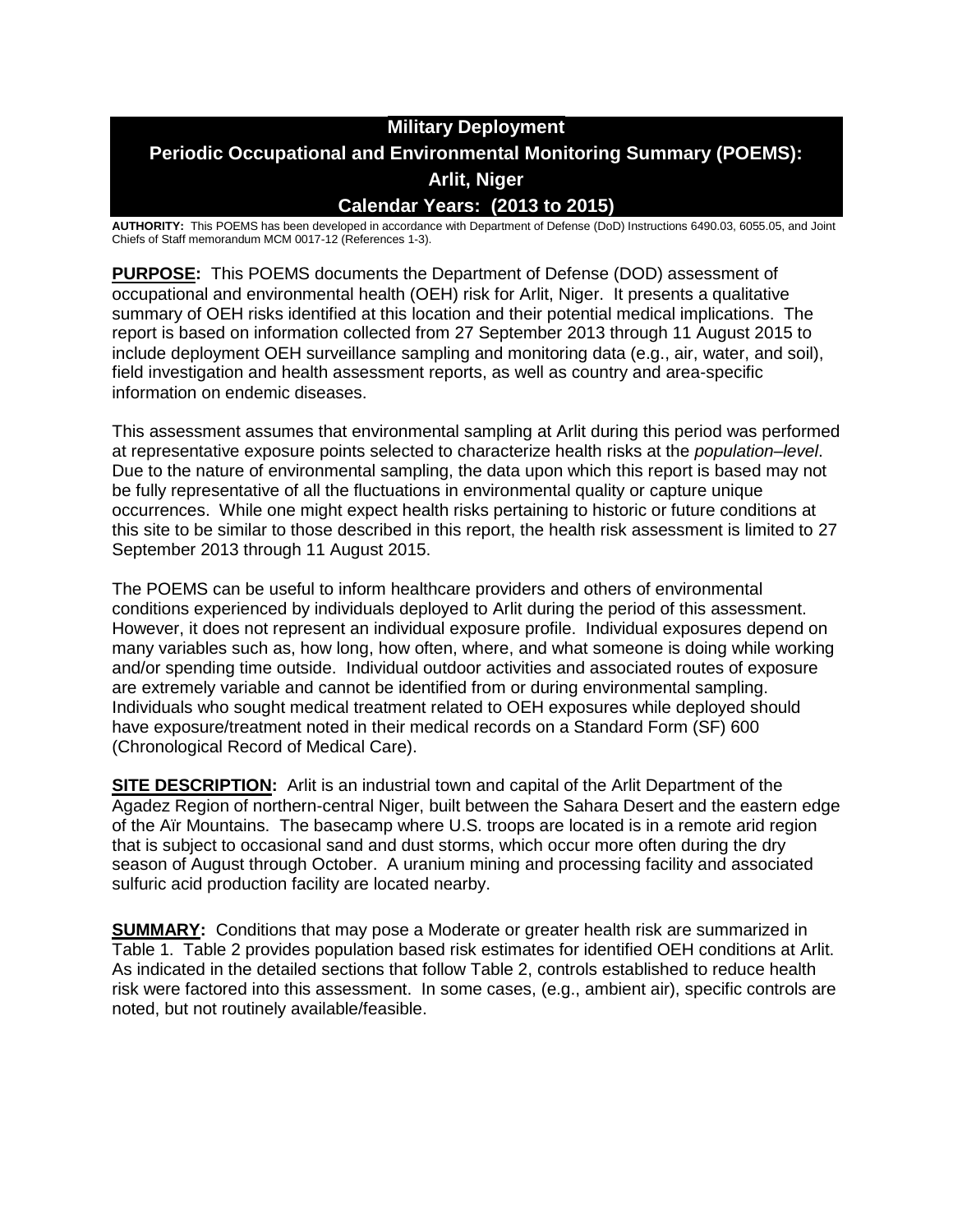### **Table 1: Summary of Occupational and Environmental Conditions with MODERATE or Greater Health Risk**

### *Short-term health risks & medical implications***:**

The following hazards may be associated with potential acute health effects in some personnel during deployment at Arlit:

Food/waterborne diseases (e.g., bacterial diarrhea, hepatitis A, typhoid/paratyphoid fever, diarrhea-cholera, diarrheaprotozoal, brucellosis, hepatitis E); other endemic diseases (Malaria, Dengue fever, Yellow fever, Chikungunya, Zika, Rift Valley fever, Leishmaniasis-visceral, West Nile fever, cutaneous Leishmaniasis (acute), and Crimean-Congo hemorrhagic fever, Schistosomiasis, Leptospirosis, meningococcal meningitis, tuberculosis (TB), rabies, Q fever, soil transmitted helminthes (hookworm, strongyloidiasis, cutaneous larva migrans)); and heat stress. For food/waterborne diseases (e.g., bacterial diarrhea, hepatitis A, typhoid/paratyphoid fever, diarrhea-cholera, diarrhea-protozoal, brucellosis, hepatitis E), if ingesting local food and water, the health effects can temporarily incapacitate personnel (diarrhea) or result in prolonged illness (hepatitis A, typhoid/paratyphoid fever, brucellosis, hepatitis E). Risks from food/waterborne diseases may have been reduced with preventive medicine controls and mitigation, which includes hepatitis A and typhoid fever vaccinations and only drinking from approved water sources in accordance with standing Africa Command (AFRICOM) policy. For other vector-borne endemic diseases (Malaria, Dengue fever, Yellow fever, Chikungunya, Zika, Rift Valley fever, Leishmaniasisvisceral, West Nile fever, cutaneous Leishmaniasis (acute), and Crimean-Congo hemorrhagic fever), these diseases may constitute a significant risk due to exposure to biting vectors; risk reduced to 'Low' by proper wear of the treated uniform, application of repellent to exposed skin, bed net use, and appropriate chemoprophylaxis, as well as minimizing areas of standing water and other vector-breeding areas. For water contact diseases (Leptospirosis, Schistosomiasis) activities involving extensive contact with surface water increase risk. For respiratory diseases (meningococcal meningitis, TB), personnel in close-quarter conditions could have been at risk for person-to-person spread; risk reduced to 'Low" by providing adequate living and work space, medical screening, and vaccination. Animal contact diseases (rabies, Q fever), pose year-round risk. For soil transmitted helminthes (hookworm, strongyloidiasis, cutaneous larva migrans), risk may have been reduced by limiting exposure to soil contaminated with human or animal feces (including not sleeping on bare ground, and not walking barefoot). For heat stress, risk can be greater during months of March through October, and greater for susceptible persons including those older than 45, of low fitness level, unacclimatized, or with underlying medical conditions, and those under operational constraints (equipment, personal protective equipment (PPE), vehicles). Risks from heat stress may have been reduced with preventive medicine controls, work-rest cycles, proper hydration and nutrition, and mitigation.

Air quality: For inhalable coarse particulate matter (PM) less than 10 micrometers in diameter (PM<sub>10</sub>) from environmental dust (including any burn pits, burn barrels, or incinerators that may have existed), the PM<sub>10</sub> overall short-term health risk was 'not evaluated due to no data.' For inhalable fine PM less than 2.5 micrometers in diameter (PM<sub>2.5</sub>) from environmental dust (including burn pits, burn barrels, or incinerators that may have existed), the PM<sub>2.5</sub> overall short-term health risk was not 'Low.' However, Arlit, Niger, and vicinity area is an arid desert region and may have experienced dust-prone environmental conditions, also subject to vehicle traffic. Consequently, exposures to  $PM_{10}$  and  $PM_{2.5}$  may vary, as conditions may vary, and may result in mild to more serious short-term health effects (e.g., eye, nose or throat and lung irritation) in some personnel while at this site, particularly exposures to high levels of dust such as during high winds or dust storms. For PM<sub>10</sub> and PM<sub>2.5</sub>, certain subgroups of the deployed forces (e.g., those with pre-existing asthma/cardiopulmonary conditions) are at greatest risk of developing notable health effects. Burn pits and/or incinerators might have existed at Arlit, Niger, and vicinity (for example, burn pits, burn barrels, and incinerators used by the local population); however, there are no reports or sampling data to indicate their presence or absence. Consequently, the PM10 and the PM2.5 overall short-term health risks specifically for burn pits, burn barrels, and/or incinerators were not evaluated – see Section 10.7. Where burn pits, burn barrels, and/or incinerators may have existed, exposures may vary, and exposures to high levels of PM<sub>10</sub> and PM<sub>2.5</sub> from smoke may result in mild to more serious short-term health effects (e.g., eye, nose or throat and lung irritation) in some personnel and certain subgroups. Although most short-term health effects from exposure to PM and burn pit, burn barrel, and/or incinerator smoke should have resolved post-deployment, providers should be prepared to consider the relationship between deployment exposures and current complaints. Some individuals may have sought treatment for acute respiratory irritation while at Arlit, Niger, and vicinity. Personnel who reported with symptoms or required treatment while at site should have exposure and treatment noted in medical record (e.g., electronic medical record and/or on a Standard Form (SF) 600 (Chronological Record of Medical Care).

### *Long-term health risks & medical implications:*

The following hazards may be associated with potential chronic health effects in some personnel during deployment at Arlit:

For visceral leishmaniasis, the long-term health risk is 'Moderate,' reduced to 'Low' with mitigation strategies in place, including Individual Protective Measures (IPM) practices, permethrin-treated uniforms, pesticides, reduction of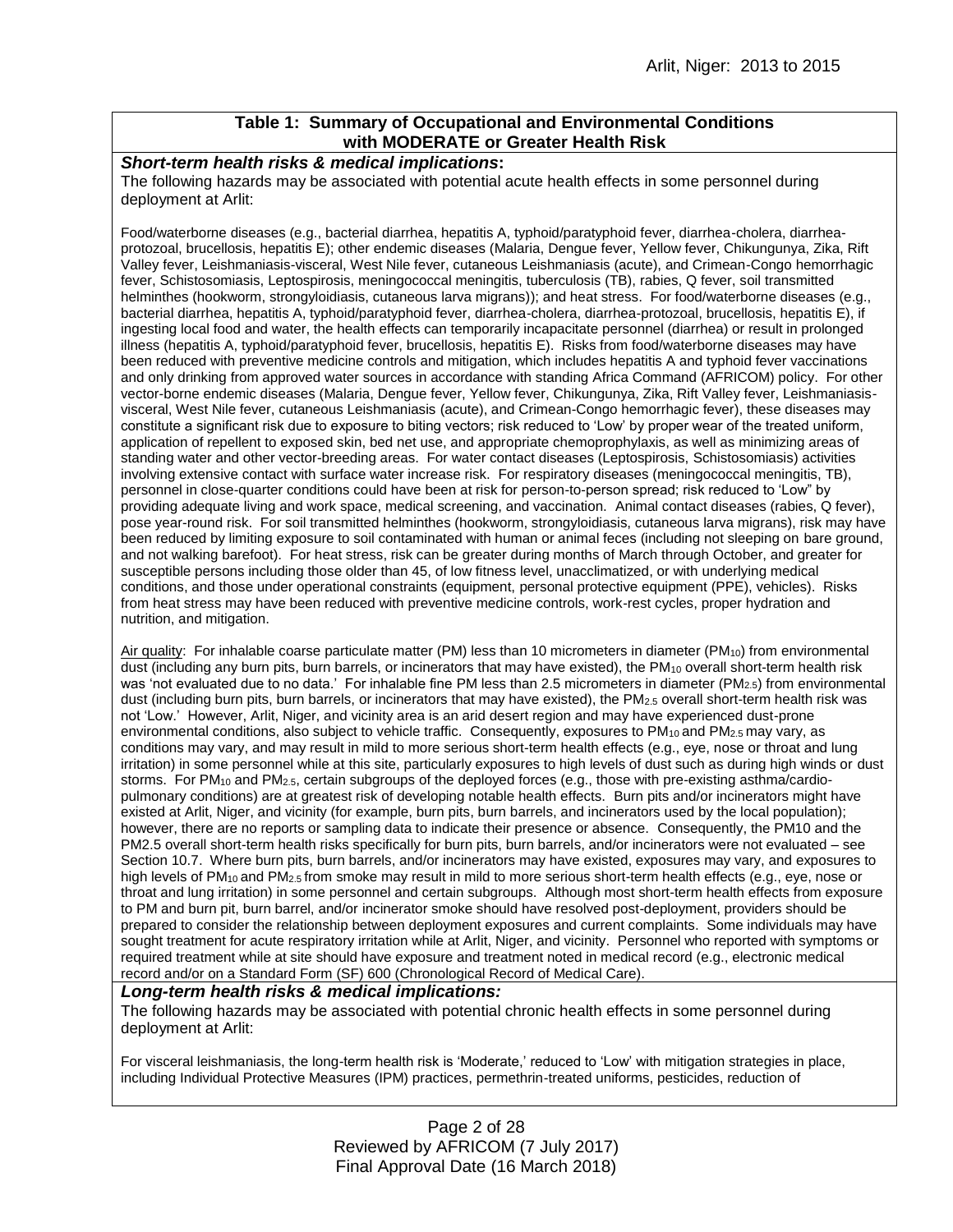### *Long-term health risks & medical implications (Continued):*

pest/breeding habitats, and engineering controls. The leishmaniasis parasites may survive for years in infected individuals and this infection may go unrecognized by physicians in the United States when infections become symptomatic years later. Visceral leishmaniasis disease can cause severe febrile illness, which typically requires hospitalization with convalescence over 7 days.

Air quality: For inhalable fine PM less than 2.5 micrometers in diameter (PM<sub>2.5</sub>) from environmental dust (including burn pits, burn barrels, or incinerators that may have existed), the overall long-term health risk was 'Low.' Inhalable coarse PM less than 10 micrometers in diameter (PM10) from environmental dust (including burn pits, burn barrels, or incinerators that may have existed) was not evaluated for long-term health risk due to no available health guidelines. However, the Arlit, Niger, and vicinity area is an arid desert region and may have experienced dust-prone environmental conditions, also subject to vehicle traffic, and conditions may have varied. Burn pits, burn barrels, and/or incinerators might have existed at Arlit, Niger, and vicinity (for example, burn pits, burn barrels, and/or incinerators used by the local population); however, there are no reports or sampling data to indicate their presence or absence. Consequently, the PM10 and the PM2.5 overall long-term health risks specifically for burn pits, burn barrels, or incinerators were not evaluated – see Section 10.7. However, burn pit, burn barrel, and incinerator exposures may vary, as conditions may have varied. For inhalational exposure to high levels of dust containing  $PM_{10}$  and  $PM_{2.5}$ , such as during high winds or dust storms, and for exposures to burn pit/barrel or incinerator smoke, it is considered possible that some otherwise healthy personnel, who were exposed for a long-term period to dust and PM, could develop certain health conditions (e.g., reduced lung function, cardiopulmonary disease). Personnel with a history of asthma or cardiopulmonary disease could potentially be more likely to develop such chronic health conditions. While the dust and PM exposures and exposures to burn pits are acknowledged, at this time there were no specific recommended, post-deployment medical surveillance evaluations or treatments. Providers should still consider overall individual health status (e.g., any underlying conditions/susceptibilities) and any potential unique individual exposures (such as burn pits/barrels, incinerators, occupational or specific personal dosimeter data) when assessing individual concerns. Certain individuals may need to be followed/evaluated for specific occupational exposures/injuries (e.g., annual audiograms as part of the medical surveillance for those enrolled in the Hearing Conservation Program; and personnel covered by Respiratory Protection Program and/or Hazardous Waste/Emergency Responders Medical Surveillance).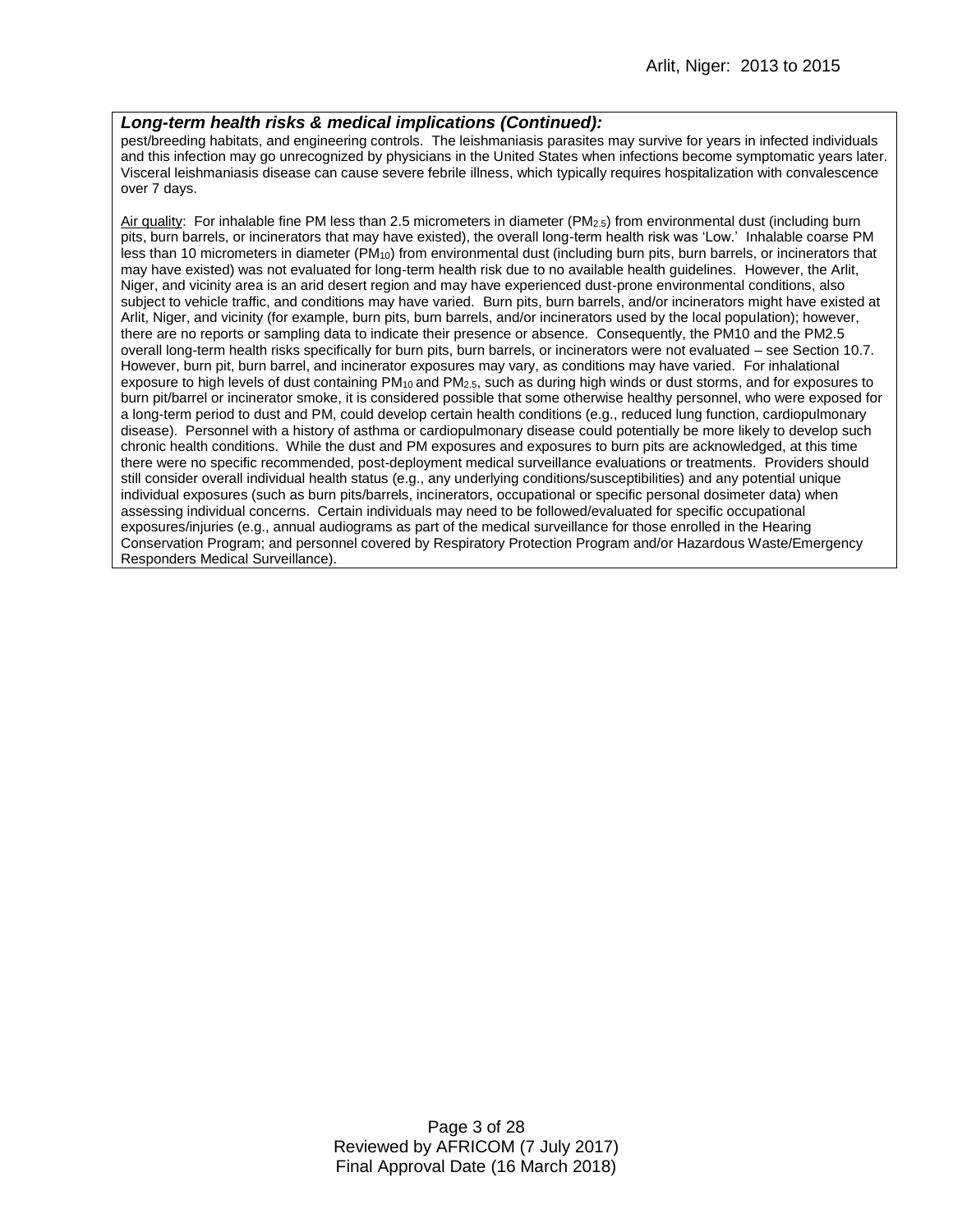| Source of<br><b>Identified Health</b><br>Risk <sup>3</sup>                        | Unmitigated Health Risk Estimate <sup>4</sup>                                                                                                                                                                                                                                                                                                 | <b>Control Measures</b><br>Implemented                                                                                                                 | Residual Health Risk Estimate <sup>4</sup>                                                                                                                                                                                                                                                                                                    |
|-----------------------------------------------------------------------------------|-----------------------------------------------------------------------------------------------------------------------------------------------------------------------------------------------------------------------------------------------------------------------------------------------------------------------------------------------|--------------------------------------------------------------------------------------------------------------------------------------------------------|-----------------------------------------------------------------------------------------------------------------------------------------------------------------------------------------------------------------------------------------------------------------------------------------------------------------------------------------------|
| <b>AIR</b>                                                                        |                                                                                                                                                                                                                                                                                                                                               |                                                                                                                                                        |                                                                                                                                                                                                                                                                                                                                               |
| Particulate<br>matter less than<br>10 micrometers<br>in diameter<br>$(PM_{10})$   | Short-term: Insufficient data to assess<br>risk. Daily levels vary; acute health<br>effects (e.g., upper respiratory tract<br>irritation) more pronounced during<br>peak days. More serious effects are<br>possible in susceptible persons (e.g.,<br>those with asthma/pre-existing<br>respiratory diseases).                                 | Limiting strenuous<br>physical activities when air<br>quality is especially poor;<br>and actions such as<br>closing tent flaps,<br>windows, and doors. | Short-term: Insufficient data to assess<br>risk. Daily levels vary; acute health<br>effects (e.g., upper respiratory tract<br>irritation) more pronounced during<br>peak days. More serious effects are<br>possible in susceptible persons (e.g.,<br>those with asthma/pre-existing<br>respiratory diseases).                                 |
|                                                                                   | Long-term: No health guidelines                                                                                                                                                                                                                                                                                                               |                                                                                                                                                        | Long-term: No health guidelines                                                                                                                                                                                                                                                                                                               |
| Particulate<br>matter less than<br>2.5 micrometers<br>in diameter<br>$(PM_{2.5})$ | Short-term: Low. A majority of the<br>time mild acute (short-term) health<br>effects are anticipated; certain peak<br>levels may produce mild eye, nose, or<br>throat irritation in some personnel and<br>pre-existing health conditions (e.g.,<br>asthma or cardiopulmonary diseases)<br>may be exacerbated.<br>Long-term: Moderate. A small | Limiting strenuous<br>physical activities when air<br>quality is especially poor;<br>and actions such as<br>closing tent flaps,<br>windows, and doors. | Short-term: Low. A majority of the<br>time mild acute (short-term) health<br>effects are anticipated; certain peak<br>levels may produce mild eye, nose, or<br>throat irritation in some personnel and<br>pre-existing health conditions (e.g.,<br>asthma or cardiopulmonary diseases)<br>may be exacerbated.<br>Long-term: Moderate. A small |
|                                                                                   | percentage of personnel may be at<br>increased risk for developing chronic<br>conditions, particularly those more<br>susceptible to acute effects (e.g.,<br>those with asthma/pre-existing<br>respiratory diseases).                                                                                                                          |                                                                                                                                                        | percentage of personnel may be at<br>increased risk for developing chronic<br>conditions, particularly those more<br>susceptible to acute effects (e.g.,<br>those with asthma/pre-existing<br>respiratory diseases).                                                                                                                          |
| PM <sub>2.5</sub><br><b>Metals</b>                                                | Short-term: None identified based on<br>available sample data.<br>Long-term: None identified based on                                                                                                                                                                                                                                         |                                                                                                                                                        | Short-term: None identified based on<br>available sample data.<br>Long-term: None identified based on                                                                                                                                                                                                                                         |
| Volatile Organic<br>Compounds<br>(VOC)                                            | available sample data.<br>Short-term: Insufficient data to assess<br>risk.<br>Long-term: Insufficient data to assess<br>risk.                                                                                                                                                                                                                 |                                                                                                                                                        | available sample data.<br>Short-term: Insufficient data to assess<br>risk.<br>Long-term: Insufficient data to assess<br>risk.                                                                                                                                                                                                                 |
| Sulfur Dioxide<br>(SO <sub>2</sub> )                                              | Short-term: None identified based on<br>available sample data.<br>Long-term: Insufficient data to assess<br>risk.                                                                                                                                                                                                                             |                                                                                                                                                        | Short-term: None identified based on<br>available sample data.<br>Long-term: Insufficient data to assess<br>risk.                                                                                                                                                                                                                             |
| Radionuclides                                                                     | Short-term: None identified based on<br>available sample data.<br>Long-term: Insufficient data to assess<br>risk.                                                                                                                                                                                                                             |                                                                                                                                                        | Short-term: None identified based on<br>available sample data.<br>Long-term: Insufficient data to assess<br>risk.                                                                                                                                                                                                                             |
| <b>SOIL</b>                                                                       |                                                                                                                                                                                                                                                                                                                                               |                                                                                                                                                        |                                                                                                                                                                                                                                                                                                                                               |
| Metals, Organic<br>and Inorganic<br>Compounds                                     | Short-term: Not an identified source of<br>health risk.<br>Long-term: None identified based on                                                                                                                                                                                                                                                |                                                                                                                                                        | Short-term: Not an identified source of<br>health risk.<br>Long-term: None identified based on                                                                                                                                                                                                                                                |
|                                                                                   | available sample data.                                                                                                                                                                                                                                                                                                                        |                                                                                                                                                        | available sample data.                                                                                                                                                                                                                                                                                                                        |
| <b>WATER</b>                                                                      |                                                                                                                                                                                                                                                                                                                                               |                                                                                                                                                        |                                                                                                                                                                                                                                                                                                                                               |
| Drinking Water                                                                    | Short-term: Insufficient data to assess<br>risk.                                                                                                                                                                                                                                                                                              | Use of U.S. Army Public<br>Health Center (APHC)<br>(former U.S. Army<br>Veterinary Command<br>(VETCOM)) approved<br>bottled water and treated          | Short-term: Insufficient data to assess<br>risk.<br>Long-term: Insufficient data to assess                                                                                                                                                                                                                                                    |
|                                                                                   | Long-term: Insufficient data to assess<br>risk.                                                                                                                                                                                                                                                                                               |                                                                                                                                                        | risk.                                                                                                                                                                                                                                                                                                                                         |

**Table 2. Population-Based Health Risk Estimates - Arlit 1, 2**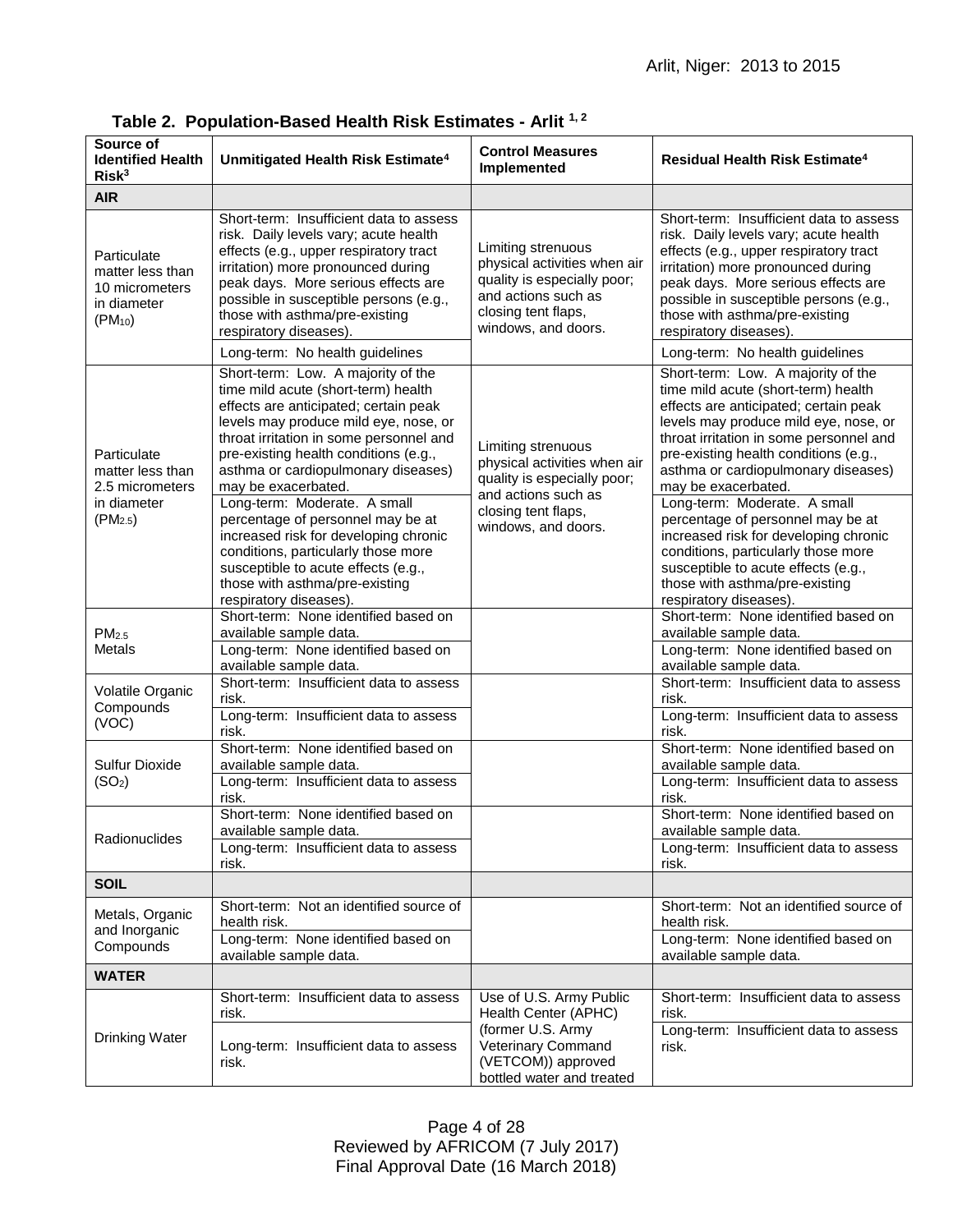| Source of<br><b>Identified Health</b><br>Risk <sup>3</sup>       | Unmitigated Health Risk Estimate <sup>4</sup>                                                                                                                                                                                                                                                            | <b>Control Measures</b><br>Implemented                                                                                                                                                                                                                                                                                                                                                          | <b>Residual Health Risk Estimate<sup>4</sup></b> |
|------------------------------------------------------------------|----------------------------------------------------------------------------------------------------------------------------------------------------------------------------------------------------------------------------------------------------------------------------------------------------------|-------------------------------------------------------------------------------------------------------------------------------------------------------------------------------------------------------------------------------------------------------------------------------------------------------------------------------------------------------------------------------------------------|--------------------------------------------------|
|                                                                  |                                                                                                                                                                                                                                                                                                          | water only from approved<br>potable water sources                                                                                                                                                                                                                                                                                                                                               |                                                  |
| Non-Drinking<br>Water                                            | Short-term: Insufficient data to assess<br>risk.                                                                                                                                                                                                                                                         | Water treated in<br>accordance with                                                                                                                                                                                                                                                                                                                                                             | Short-term: Insufficient data to assess<br>risk. |
|                                                                  | Long-term: Insufficient data to assess<br>risk.                                                                                                                                                                                                                                                          | standards applicable to its<br>intended use                                                                                                                                                                                                                                                                                                                                                     | Long-term: Insufficient data to assess<br>risk.  |
| <b>ENDEMIC</b><br><b>DISEASE</b>                                 |                                                                                                                                                                                                                                                                                                          |                                                                                                                                                                                                                                                                                                                                                                                                 |                                                  |
| Food<br>borne/Waterborne<br>(e.g., diarrhea-<br>bacteriological) | Short-term: Variable; High (bacterial<br>diarrhea, hepatitis A, diarrhea-<br>protozoal, and typhoid/paratyphoid<br>fever) to Moderate (diarrhea-cholera,<br>brucellosis, and hepatitis E).                                                                                                               | Preventive measures<br>include Hepatitis A and<br>Typhoid fever vaccination<br>and consumption of food<br>and water only from<br>approved sources.                                                                                                                                                                                                                                              | Short-term: Low to none                          |
|                                                                  | Long-term: none identified                                                                                                                                                                                                                                                                               |                                                                                                                                                                                                                                                                                                                                                                                                 | Long-term: No data available                     |
| Arthropod Vector<br><b>Borne</b>                                 | Short-term: Variable; High for Malaria,<br>and Dengue fever, Moderate for<br>Yellow fever, Chikungunya, Zika, Rift<br>Valley fever, Leishmaniasis-visceral,<br>West Nile fever, Leishmaniasis-<br>cutaneous, and Crimean-Congo<br>hemorrhagic fever, and Low for<br>Rickettsioses-tickborne and Sindbis. | Preventive measures<br>include proper wear of<br>treated uniform,<br>application of repellent to<br>exposed skin, bed net<br>use, minimizing areas of<br>standing water.                                                                                                                                                                                                                        | Short-term: Low                                  |
|                                                                  | Long-term: Moderate for<br>Leishmaniasis-visceral infection.                                                                                                                                                                                                                                             |                                                                                                                                                                                                                                                                                                                                                                                                 | Long-term: Low to none                           |
| Water-Contact<br>(e.g., wading,                                  | Short-term: High for schistosomiasis<br>and Moderate for leptospirosis                                                                                                                                                                                                                                   |                                                                                                                                                                                                                                                                                                                                                                                                 | Short-term: Low for leptospirosis.               |
| swimming)                                                        | Long-term: No data available                                                                                                                                                                                                                                                                             |                                                                                                                                                                                                                                                                                                                                                                                                 | Long-term: No data available                     |
| Respiratory                                                      | Short-term: High for meningococcal<br>meningitis and Moderate for<br>tuberculosis (TB).                                                                                                                                                                                                                  | Providing adequate living<br>and work space; medical                                                                                                                                                                                                                                                                                                                                            | Short-term: Low                                  |
|                                                                  | Long-term: No data available                                                                                                                                                                                                                                                                             | screening; vaccination.                                                                                                                                                                                                                                                                                                                                                                         | Long-term: No data available                     |
| <b>Animal Contact</b>                                            | Short-term: High for rabies, Moderate<br>for Q-fever, and Low for Anthrax and<br>H5N1 avian influenza.                                                                                                                                                                                                   | Prohibiting contact with,<br>adoption, or feeding of<br>feral animals in<br>accordance with<br><b>AFRICOM General Order</b><br>#1. Risks are further<br>reduced in the event of<br>assessed contact by<br>prompt post-exposure<br>rabies prophylaxis in<br>accordance with The<br><b>Center for Disease</b><br>Control's Advisory<br>Committee on<br><b>Immunization Practices</b><br>guidance. | Short-term: No data available                    |
|                                                                  | Long-term: Low (Rabies)                                                                                                                                                                                                                                                                                  |                                                                                                                                                                                                                                                                                                                                                                                                 | Long-term: No data available                     |
| <b>Aerosolized Dust</b><br>or Soil-contact                       | Short-term: Moderate for soil<br>transmitted helminthes (hookworm,<br>strongyloidiasis, cutaneous larva<br>migrans) and Low for Lassa fever.                                                                                                                                                             | Risk was reduced to Low<br>by limiting exposure to soil<br>contaminated with human<br>or animal feces (including<br>sleeping on bare ground,<br>and walking barefoot).                                                                                                                                                                                                                          | Short-term: Low                                  |
|                                                                  | Long-term: No data available                                                                                                                                                                                                                                                                             |                                                                                                                                                                                                                                                                                                                                                                                                 | Long-term: No data available                     |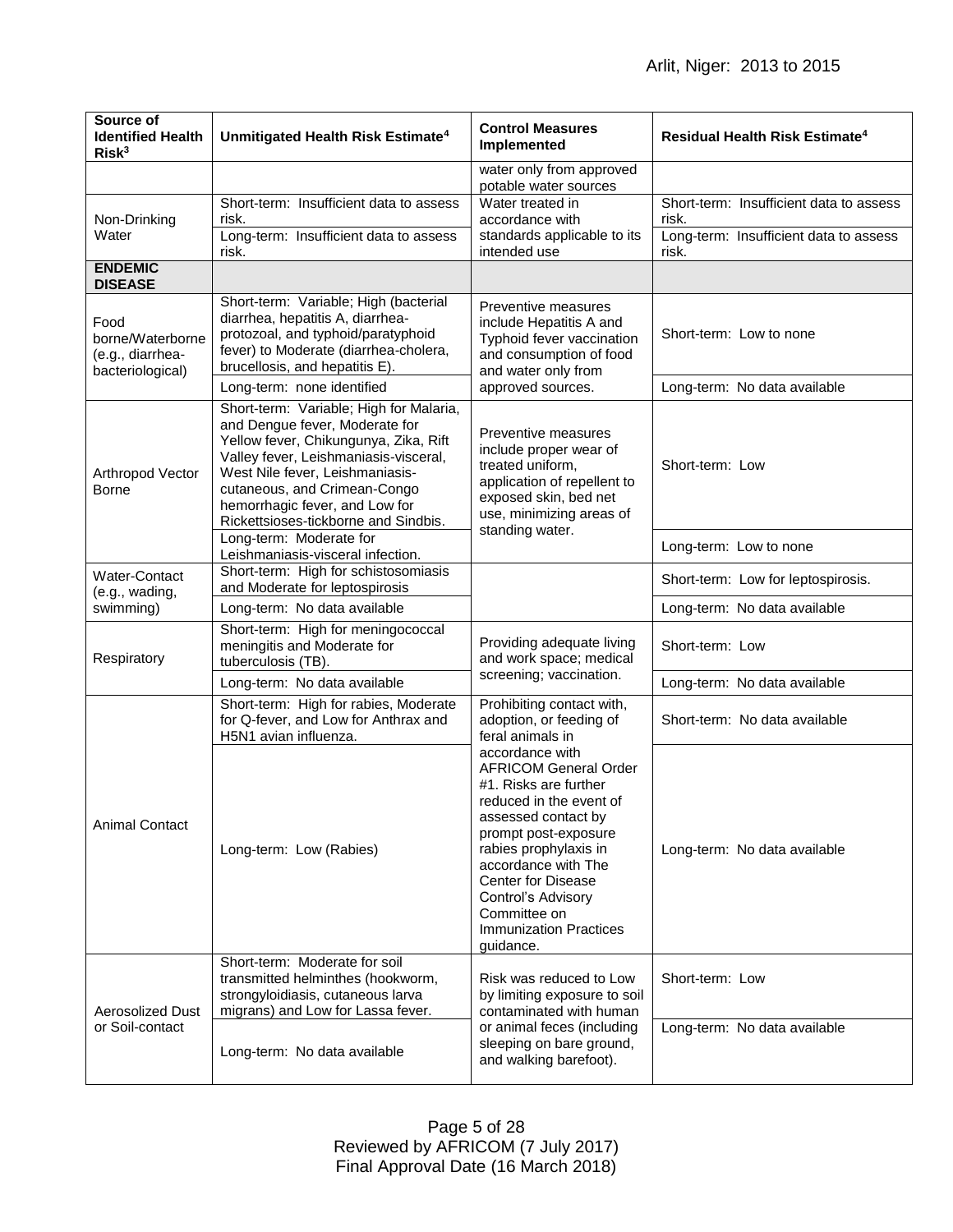| Source of<br><b>Identified Health</b><br>Risk <sup>3</sup> | Unmitigated Health Risk Estimate <sup>4</sup>                                                                                                                                                                                                                                                                                                                                                                                                                                                                                                                                                                                                                                                                                                                                                                                                                                                                        | <b>Control Measures</b><br>Implemented                                                                                                                                                                                                  | Residual Health Risk Estimate <sup>4</sup>                                                                                                                                                                                                                                                                                                                                                                                                                                                                                                                                                                                                                                                                                                                                                                                                                                                                           |
|------------------------------------------------------------|----------------------------------------------------------------------------------------------------------------------------------------------------------------------------------------------------------------------------------------------------------------------------------------------------------------------------------------------------------------------------------------------------------------------------------------------------------------------------------------------------------------------------------------------------------------------------------------------------------------------------------------------------------------------------------------------------------------------------------------------------------------------------------------------------------------------------------------------------------------------------------------------------------------------|-----------------------------------------------------------------------------------------------------------------------------------------------------------------------------------------------------------------------------------------|----------------------------------------------------------------------------------------------------------------------------------------------------------------------------------------------------------------------------------------------------------------------------------------------------------------------------------------------------------------------------------------------------------------------------------------------------------------------------------------------------------------------------------------------------------------------------------------------------------------------------------------------------------------------------------------------------------------------------------------------------------------------------------------------------------------------------------------------------------------------------------------------------------------------|
| <b>VENOMOUS</b><br><b>ANIMALS</b>                          |                                                                                                                                                                                                                                                                                                                                                                                                                                                                                                                                                                                                                                                                                                                                                                                                                                                                                                                      |                                                                                                                                                                                                                                         |                                                                                                                                                                                                                                                                                                                                                                                                                                                                                                                                                                                                                                                                                                                                                                                                                                                                                                                      |
| Snakes,<br>scorpions, and<br>spiders                       | Short-term: Low; If encountered,<br>effects of venom vary with species<br>from mild localized swelling to<br>potentially lethal effects.<br>Long-term: No data available                                                                                                                                                                                                                                                                                                                                                                                                                                                                                                                                                                                                                                                                                                                                             | Risk reduced by avoiding<br>contact, proper wear of<br>uniform (especially<br>footwear), and proper and<br>timely treatment.                                                                                                            | Short-term: Low; If encountered,<br>effects of venom vary with species<br>from mild localized swelling to<br>potentially lethal effects.<br>Long-term: No data available                                                                                                                                                                                                                                                                                                                                                                                                                                                                                                                                                                                                                                                                                                                                             |
| <b>HEAT/COLD</b><br><b>STRESS</b>                          |                                                                                                                                                                                                                                                                                                                                                                                                                                                                                                                                                                                                                                                                                                                                                                                                                                                                                                                      |                                                                                                                                                                                                                                         |                                                                                                                                                                                                                                                                                                                                                                                                                                                                                                                                                                                                                                                                                                                                                                                                                                                                                                                      |
| Heat                                                       | Short-term: Low to High, Risk of heat<br>injury is Extremely High from May -<br>September, High in April and October,<br>Moderate in March, and Low from<br>November - February.<br>Long-term: Low. However, the risk<br>may be greater to certain susceptible<br>persons-those older (i.e., greater than<br>45 years), in lesser physical shape, or<br>with underlying medical/health<br>conditions.                                                                                                                                                                                                                                                                                                                                                                                                                                                                                                                | Work-rest cycles, proper<br>hydration and nutrition,<br>and Wet Bulb Globe<br>Temperature (WBGT)<br>monitoring.                                                                                                                         | Short-term: Low to Extremely High,<br>mitigated to Low. Risk of heat injury in<br>unacclimatized or susceptible<br>personnel is Extremely High from May<br>- September, High in April and<br>October, Moderate in March, and Low<br>from November - February.<br>Long-term: Low. However, the risk<br>may be greater to certain susceptible<br>persons-those older (i.e., greater than<br>45 years), in lesser physical shape, or<br>with underlying medical/health<br>conditions.                                                                                                                                                                                                                                                                                                                                                                                                                                   |
| Cold                                                       | Short-term: Low risk of cold<br>stress/injury.<br>Long-term: Low; Long-term health<br>implications from cold injuries are rare<br>but can occur, especially from more<br>serious injuries such as frostbite.                                                                                                                                                                                                                                                                                                                                                                                                                                                                                                                                                                                                                                                                                                         | Risks from cold stress<br>reduced with protective<br>measures such as use of<br>the buddy system, limiting<br>exposure during cold<br>weather, proper hydration<br>and nutrition, and proper<br>wear of issued protective<br>clothing.  | Short-term: Low risk of cold<br>stress/injury.<br>Long-term: Low; Long-term health<br>implications from cold injuries are rare<br>but can occur, especially from more<br>serious injuries such as frostbite.                                                                                                                                                                                                                                                                                                                                                                                                                                                                                                                                                                                                                                                                                                         |
| <b>Unique</b><br>Incidents/<br><b>Concerns</b>             |                                                                                                                                                                                                                                                                                                                                                                                                                                                                                                                                                                                                                                                                                                                                                                                                                                                                                                                      |                                                                                                                                                                                                                                         |                                                                                                                                                                                                                                                                                                                                                                                                                                                                                                                                                                                                                                                                                                                                                                                                                                                                                                                      |
| <b>Burn Pits</b>                                           | Short-term: Burn pits and/or<br>incinerators might have existed at Arlit<br>(for example, burn pits used by the<br>local population); however, there are<br>no reports or sampling data to indicate<br>their presence or absence.<br>Consequently, the PM <sub>10</sub> and the PM <sub>2.5</sub><br>overall short-term health risks<br>specifically for burn pits were not<br>evaluated – see Section 10.7. A<br>majority of the time mild acute (short-<br>term) health effects are anticipated;<br>certain peak levels may produce mild<br>eye, nose, or throat irritation in some<br>personnel and pre-existing health<br>conditions (e.g., asthma, or<br>cardiopulmonary diseases) may be<br>exacerbated.<br>Long-term: Burn pits and/or<br>incinerators might have existed at Arlit<br>(for example, burn pits used by the<br>local population); however, there are<br>no reports or sampling data to indicate | Control measures may<br>have included locating<br>burn pits downwind of<br>prevailing winds,<br>increased distance from<br>living and working areas<br>when possible, and<br>improved waste<br>segregation and<br>management techniques | Short-term: Burn pits and/or<br>incinerators might have existed at Arlit<br>(for example, burn pits used by the<br>local population); however, there are<br>no reports or sampling data to indicate<br>their presence or absence.<br>Consequently, the PM <sub>10</sub> and the PM <sub>2.5</sub><br>overall short-term health risks<br>specifically for burn pits were not<br>evaluated - see Section 10.7. A<br>majority of the time mild acute (short-<br>term) health effects are anticipated;<br>certain peak levels may produce mild<br>eye, nose, or throat irritation in some<br>personnel and pre-existing health<br>conditions (e.g., asthma, or<br>cardiopulmonary diseases) may be<br>exacerbated.<br>Long-term: Burn pits and/or<br>incinerators might have existed at Arlit<br>(for example, burn pits used by the<br>local population); however, there are<br>no reports or sampling data to indicate |

Page 6 of 28 Reviewed by AFRICOM (7 July 2017) Final Approval Date (16 March 2018)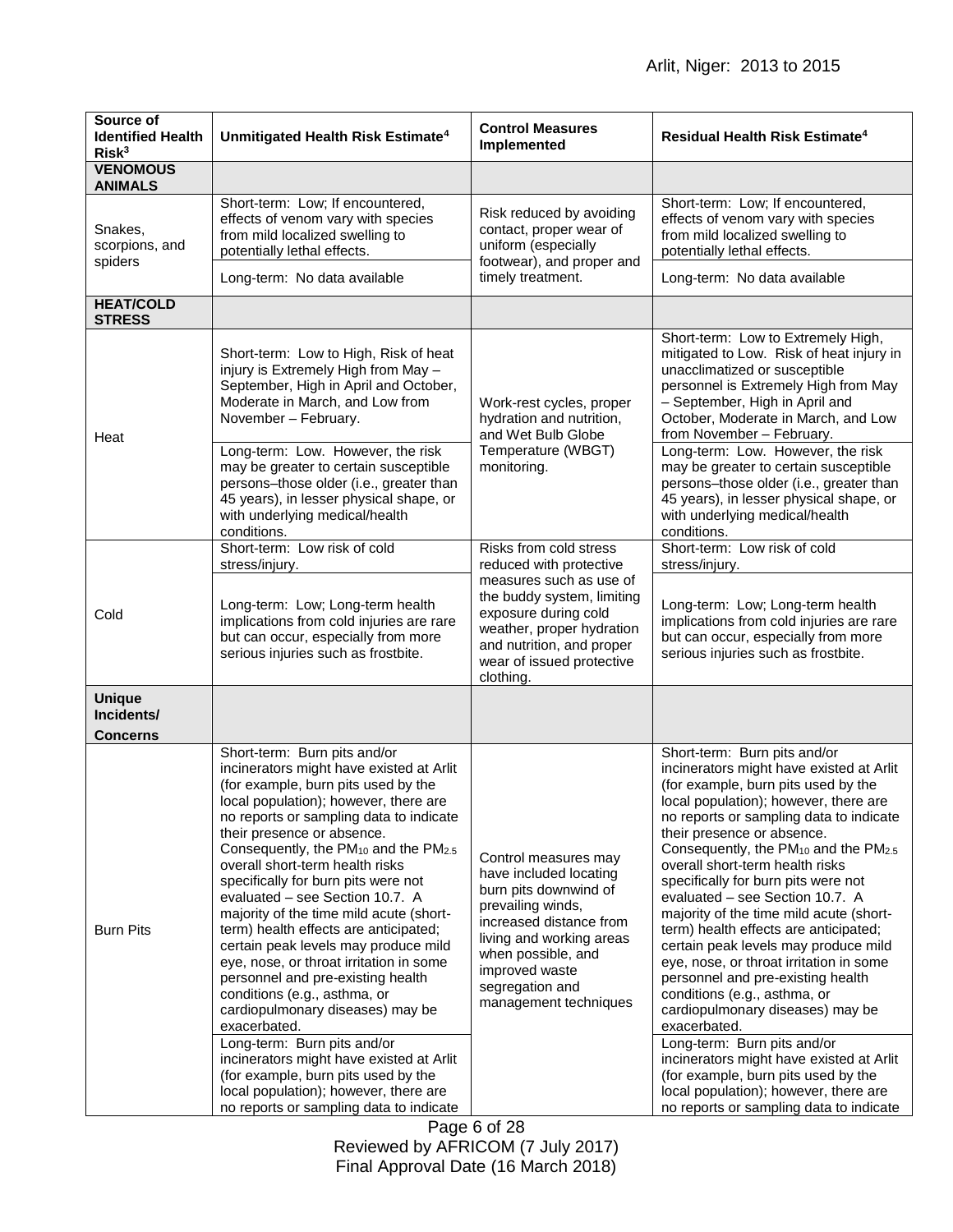| Source of<br><b>Identified Health</b><br>Risk <sup>3</sup> | Unmitigated Health Risk Estimate <sup>4</sup>                                                                                                                                                                                                                                                                                                                                                                                                                                                                                                                                                                                                                                                          | <b>Control Measures</b><br><b>Implemented</b> | Residual Health Risk Estimate <sup>4</sup>                                                                                                                                                                                                                                                                                                                                                                                                                                                                                                                                                                                                                                                             |
|------------------------------------------------------------|--------------------------------------------------------------------------------------------------------------------------------------------------------------------------------------------------------------------------------------------------------------------------------------------------------------------------------------------------------------------------------------------------------------------------------------------------------------------------------------------------------------------------------------------------------------------------------------------------------------------------------------------------------------------------------------------------------|-----------------------------------------------|--------------------------------------------------------------------------------------------------------------------------------------------------------------------------------------------------------------------------------------------------------------------------------------------------------------------------------------------------------------------------------------------------------------------------------------------------------------------------------------------------------------------------------------------------------------------------------------------------------------------------------------------------------------------------------------------------------|
|                                                            | their presence or absence.<br>Consequently, the $PM_{10}$ and the $PM_{2.5}$<br>overall long-term health risks<br>specifically for burn pits were not<br>evaluated - see Section 10.7.<br>Exposure to burn pit smoke is variable.<br>Exposure to high levels of PM <sub>10</sub> and<br>PM <sub>2.5</sub> in the smoke may be associated<br>with some otherwise healthy<br>personnel, who were exposed for a<br>long-term period, possibly developing<br>certain health conditions (e.g., reduced<br>lung function, cardiopulmonary<br>disease). Personnel with a history of<br>asthma or cardiopulmonary disease<br>could potentially be more likely to<br>develop such chronic health<br>conditions. |                                               | their presence or absence.<br>Consequently, the $PM_{10}$ and the $PM_{2.5}$<br>overall long-term health risks<br>specifically for burn pits were not<br>evaluated – see Section 10.7.<br>Exposure to burn pit smoke is variable.<br>Exposure to high levels of PM <sub>10</sub> and<br>PM <sub>2.5</sub> in the smoke may be associated<br>with some otherwise healthy<br>personnel, who were exposed for a<br>long-term period, possibly developing<br>certain health conditions (e.g., reduced<br>lung function, cardiopulmonary<br>disease). Personnel with a history of<br>asthma or cardiopulmonary disease<br>could potentially be more likely to<br>develop such chronic health<br>conditions. |

<sup>1</sup>This Summary Table provides a qualitative estimate of population-based short- and long-term health risks associated with the occupational and environment health conditions at Arlit. It does not represent an individual exposure profile. Actual individual exposures and health effects depend on many variables. For example, while a chemical may have been present in the environment, if a person did not inhale, ingest, or contact a specific dose of the chemical for adequate duration and frequency, then there may have been no health risk. Alternatively, a person at a specific location may have experienced a unique exposure, which could result in a significant individual exposure. Any such person seeking medical care should have their specific exposure documented in an SF600.

<sup>2</sup> This assessment is based on specific environmental sampling data and reports obtained from 27 September 2013 through 11 August 2015. Sampling locations are assumed to be representative of exposure points for the camp population but may not reflect all the fluctuations in environmental quality or capture unique exposure incidents.

<sup>3</sup>This Summary Table is organized by major categories of identified sources of health risk. It only lists those sub-categories specifically identified and addressed at Arlit. The health risks are presented as Low, Moderate, High or Extremely High for both acute and chronic health effects. The health risk level is based on an assessment of both the potential severity of the health effects that could be caused and probability of the exposure that would produce such health effects. Details can be obtained from the U.S. Army Public Health Center (APHC). Where applicable, "None Identified" is used when though a potential exposure is identified, and no health risks of either a specific acute or chronic health effects are determined. More detailed descriptions of OEH exposures that are evaluated but determined to pose no health risk are discussed in the following sections of this report.

<sup>4</sup>Health risks in this Summary Table are based on quantitative surveillance thresholds (e.g., endemic disease rates; host/vector/pathogen surveillance) or screening levels, e.g., Military Exposure Guidelines (MEGs) for chemicals. Some previous assessment reports may provide slightly inconsistent health risk estimates because quantitative criteria such as MEGs may have changed since the samples were originally evaluated and/or because this assessment makes use of all historic site data while previous reports may have only been based on a select few samples.

> Page 7 of 28 Reviewed by AFRICOM (7 July 2017) Final Approval Date (16 March 2018)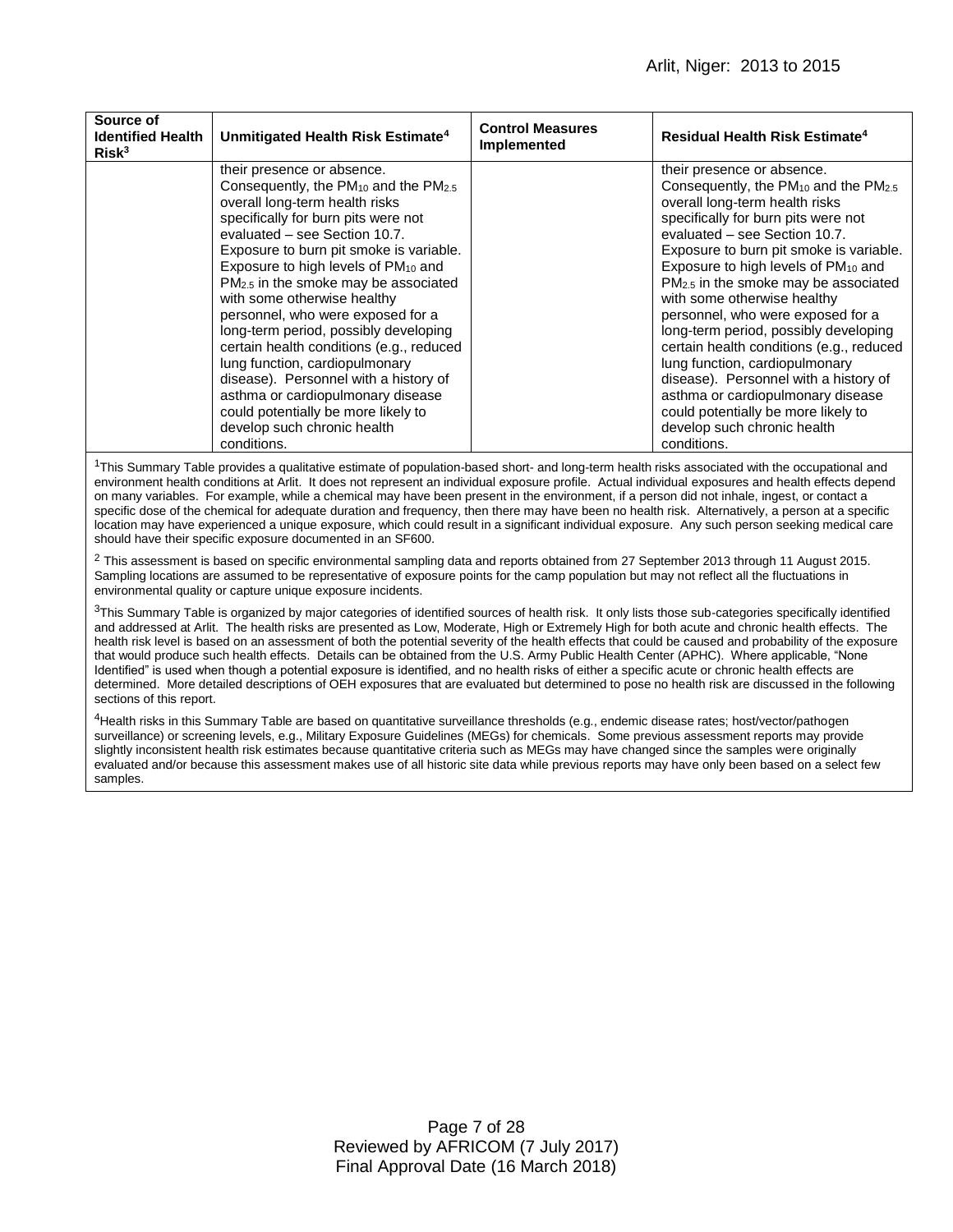### **1 Discussion of Health Risks at Arlit, Niger by Source**

The following sections provide additional information about the OEH conditions summarized above. All risk assessments were performed using the methodology described in the U.S. Army Public Health Command (USAPHC) Technical Guide 230 (*Environmental Health Risk Assessment and Chemical Exposure Guidelines for Deployed Military Personnel*) (Reference 4). All OEH risk estimates represent residual risk after accounting for preventive controls in place. Occupational exposures and exposures to endemic diseases are greatly reduced by preventive measures. For environmental exposures related to airborne dust, there are limited preventive measures available, and available measures have little efficacy in reducing exposure to ambient conditions.

The ProUCL version 5.0 software package was used for statistical analyses (Reference 5). Means are followed by standard deviation (SD). Risk characterization was based on the 95% upper confidence level of the arithmetic mean (95% upper confidence level (UCL)) or the arithmetic mean depending on the quality and quantity of the data being evaluated. The sample mean is an uncertain estimate of the true mean of the population exposure point concentration (PEPC). The 95% UCL reduces the uncertainty inherent in the sample mean and states with a higher level of confidence that the mean PEPC is no greater than the 95% UCL.

# **2 Air**

### 2.1 Site-specific Sources Identified

Arlit is situated in a dusty semi-arid desert environment. Inhalational exposure to high levels of dust and particulate matter (PM), such as during high winds or dust storms, may result in mild to more serious short-term health effects (e.g., eye, nose or throat and lung irritation) in some personnel. Additionally, certain subgroups of the deployed forces (e.g., those with pre-existing asthma/cardio pulmonary conditions) are at greatest risk of developing notable health effects.

### 2.2 PM

PM is a complex mixture of extremely small particles suspended in the air. The PM includes solid particles and liquid droplets emitted directly into the air by sources such as power plants, motor vehicles, aircraft, generators, construction activities, fires, and natural windblown dust. The PM can include sand, soil, metals, VOC, allergens, and other compounds such as nitrates or sulfates that are formed by condensation or transformation of combustion exhaust. The PM composition and particle size vary considerably depending on the source. Generally, PM of health concern is divided into two fractions: PM<sub>10</sub>, which includes coarse particles with a diameter of 10 micrometers or less, and fine particles less than 2.5 micrometers ( $PM<sub>2.5</sub>$ ), which can reach the deepest regions of the lungs when inhaled. Exposure to excessive PM is linked to a variety of potential health effects.

> Page 8 of 28 Reviewed by AFRICOM (7 July 2017) Final Approval Date (16 March 2018)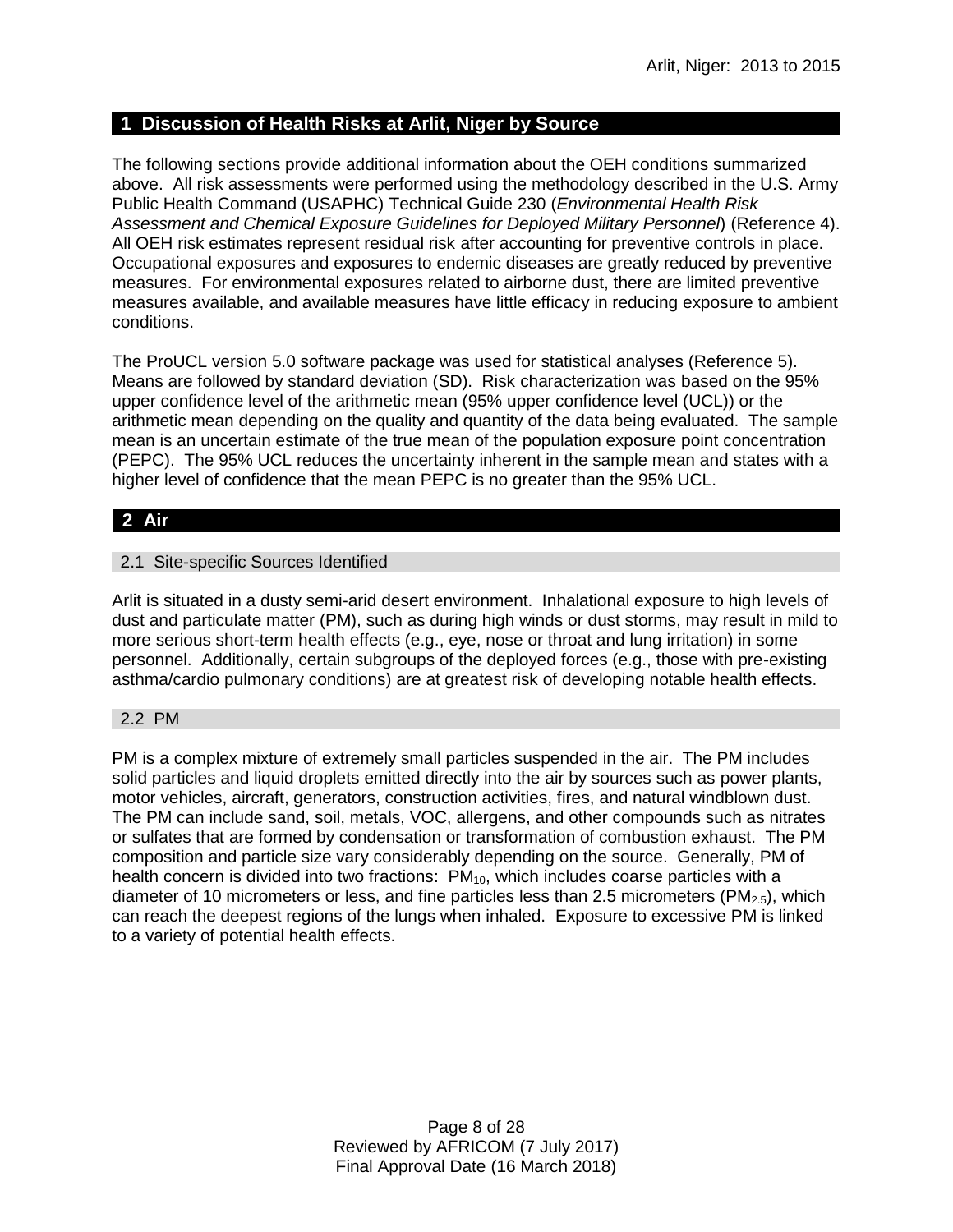### 2.3  $PM_{10}$

2.3.1 Exposure Guidelines:

Short-Term (24-hour)  $PM_{10}$  (micrograms per cubic meter,  $(\mu g/m^3)$ ):

- 
- $\bullet$  Marginal MEG = 420
- $\bullet$  Critical MEG = 600

2.3.2 Sample data/Notes:

No valid PM<sub>10</sub> air samples were collected.

2.3.3 Short-term health risks:

# **Insufficient data to assess risk.**

2.3.4 Long-term health risk:

**Not Evaluated—no available health guidelines.** The U. S. Environmental Protection Agency (EPA) has retracted its long-term standard National Ambient Air Quality Standards, (NAAQS) for  $PM_{10}$  due to an inability to clearly link chronic health effects with chronic  $PM_{10}$  exposure levels.

2.4 PM<sub>2.5</sub>

2.4.1 Exposure Guidelines:

Short-Term (24-hour)  $PM<sub>2.5</sub>$  ( $\mu$ g/m<sup>3</sup>): ): Long-term (1-year)  $PM_{2.5}$  MEGs ( $\mu$ g/m<sup>3</sup>):

- Negligible MEG = 65 Negligible MEG = 15
- Marginal MEG =  $250$  Marginal MEG =  $65$ .
- Critical MEG  $= 500$

2.4.2 Sample data/Notes:

A total of 35 valid PM<sub>2.5</sub> air samples were collected from 2014 to 2015. The range of 24-hour PM<sub>2.5</sub> concentrations was 18  $\mu q/m^3 - 309 \mu q/m^3$  with an average concentration of 99  $\mu q/m^3$  and SD of 79  $\mu$ g/m<sup>3</sup>. Only one sample was taken in 2015 so there were insufficient samples to assess risk.

2.4.3 Short-term health risks:

**Low.** The short-term PM<sub>2.5</sub> health risk assessment is Low based on average and peak PM<sub>2.5</sub> sample concentrations and the likelihood of exposure at these hazard severity levels. A low health risk suggests little or no impact on accomplishing the mission (Reference 4, Table 3-2). Daily average health risk levels for  $PM_{2.5}$  show no hazard for 35% and low health risk for 64% of the time. Confidence in the short-term  $PM_{2.5}$  health risk assessment was medium (Reference 4, Table 3-6).

> Page 9 of 28 Reviewed by AFRICOM (7 July 2017) Final Approval Date (16 March 2018)

Long-term  $PM_{10}$  MEG ( $\mu$ g/m<sup>3</sup>):

• Negligible MEG =  $250$   $\bullet$  Not defined and not available.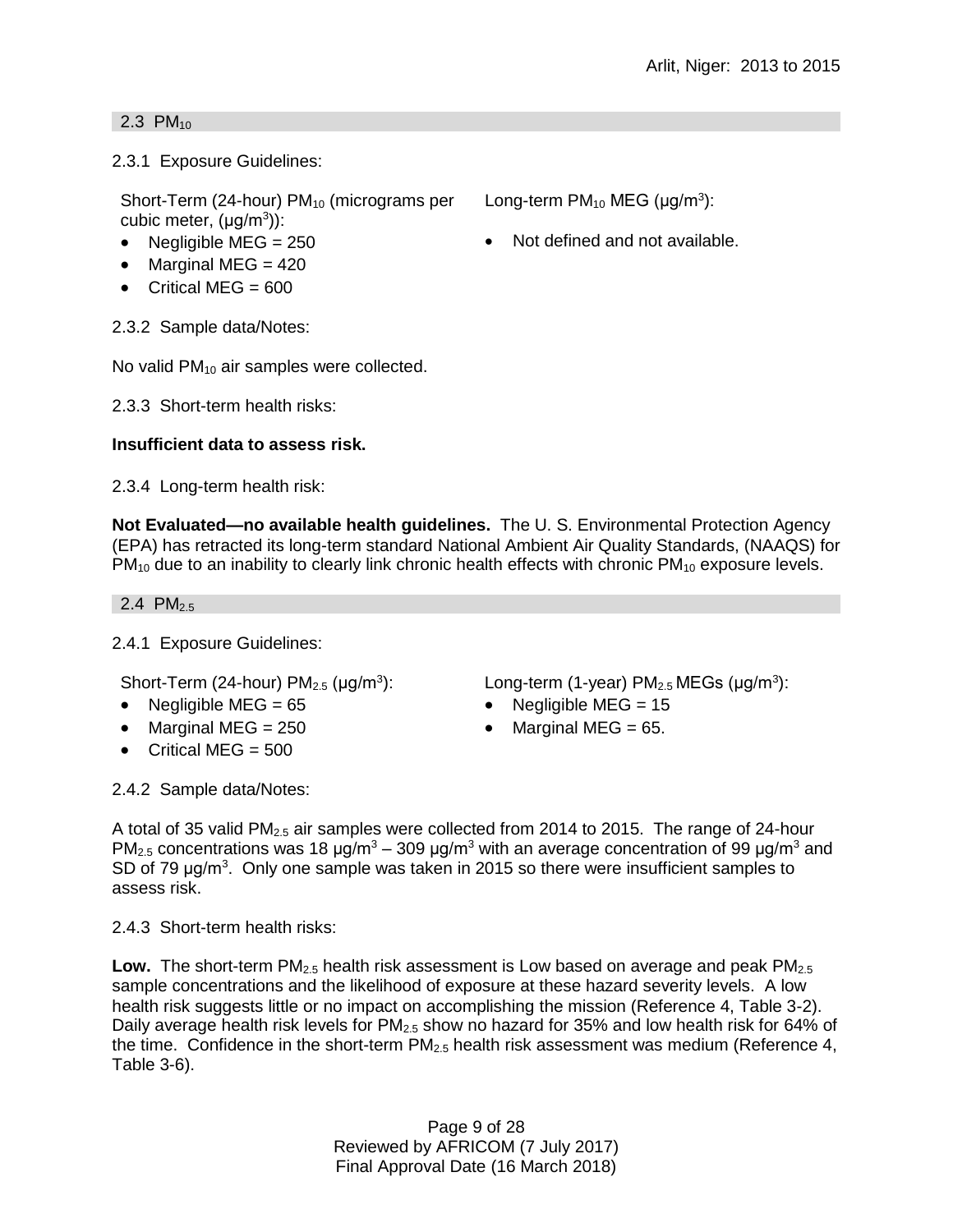The hazard severity was negligible for 95% UCL  $PM<sub>2.5</sub>$  sample concentrations. The results indicate that for a negligible hazard severity a few personnel may experience notable mild eye, nose, or throat irritation; most personnel will experience only mild effects. Pre-existing health conditions (e.g., asthma or cardiopulmonary diseases) may be exacerbated (Reference 4, Table 3-11).

For the highest observed  $PM<sub>2.5</sub>$  exposure, the hazard severity was marginal. During a marginal hazard severity a majority of personnel will experience notable eye, nose, and throat irritation and some respiratory effects. Some lost-duty days are expected. Significant aerobic activity will increase risk. Those with a history of asthma or cardiopulmonary disease are expected to experience increased symptoms (Reference 4, Table 3-11).

### 2.4.4 Long-term health risks:

**Moderate.** The long-term health risk assessment is Moderate based on 95% UCL PM<sub>2.5</sub> concentrations, and the likelihood of exposure at this hazard severity level. A moderate health risk suggests degraded mission capabilities in terms of the required mission standard and in reduced mission capability if hazards occurred during the mission (Reference 4, Table 3-3). Confidence in the long-term PM2.5 health risk assessment is medium (Reference 4, Table 3-6).

The hazard severity was marginal for  $95\%$  UCL PM<sub>2.5</sub> sample concentrations. The results predict that with repeated exposures above the marginal hazard severity threshold, it is plausible that development of chronic health conditions such as reduced lung function, exacerbated chronic bronchitis, chronic obstructive pulmonary disease (COPD), asthma, atherosclerosis, or other cardiopulmonary diseases could occur in generally healthy troops. Those with a history of asthma or cardiopulmonary disease are considered to be at particular risk (Reference 4, Table 3-12).

### 2.5 Airborne Metals

2.5.1 Exposure Guidelines:

2.5.2 Airborne Metals from  $PM_{10}$ :

2.5.2.1 Sample data/Notes:

No valid PM<sub>10</sub> airborne metal samples were collected.

2.5.2.2 Short-term health risks:

# **Insufficient data to assess risk.**

2.5.2.3 Long-term health risks:

# **Insufficient data to assess risk.**

- 2.5.3 Airborne Metals from  $PM_{2.5}$ .
- 2.5.3.1 Sample data/Notes:

Page 10 of 28 Reviewed by AFRICOM (7 July 2017) Final Approval Date (16 March 2018)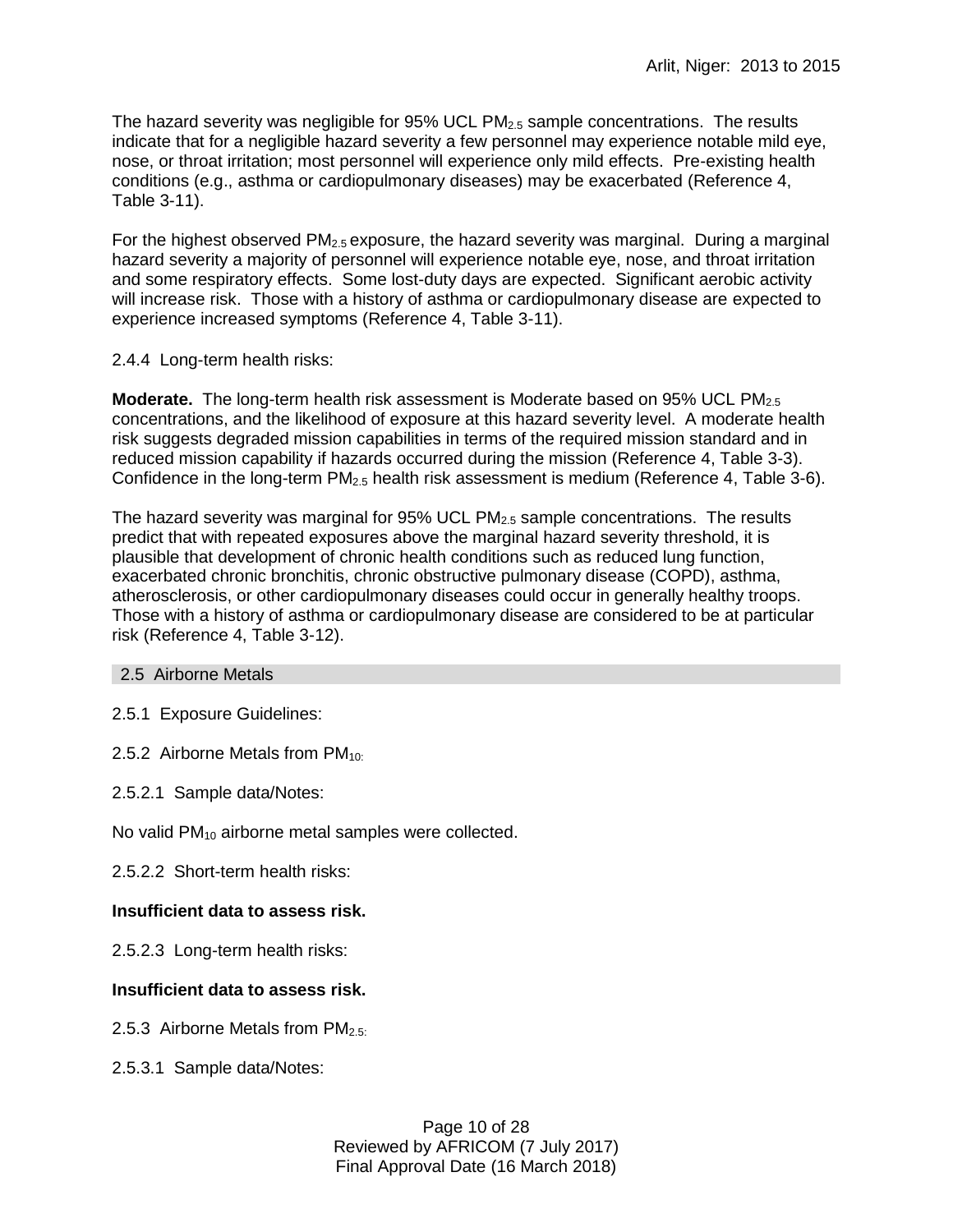A total of 15 valid PM2.5 airborne metal samples were collected at Arlit from 2014 to 2015.

2.5.3.2 Short-term health risks:

**None identified based on available sample data.** None of the analyzed metals in the collected samples were found at concentrations above the 1-year negligible MEGs.

2.5.3.3 Long-term health risks:

**None identified based on available sample data.** None of the analyzed metals in the collected samples were found at concentrations above the 1-year negligible MEGs.

2.6 VOCs

2.6.1 Exposure Guidelines:

2.6.2 Sample data/Notes:

No valid VOC air samples were collected.

2.6.3 Short- and long-term health risks:

### **Insufficient data to assess risk.**

2.7 Sulfur Dioxide  $(SO<sub>2</sub>)$ 

2.7.1 Sample data/Notes:

30  $SO<sub>2</sub>$  passive dosimeter samples were collected by the 10<sup>th</sup> Special Forces Group (SFG) personnel from 30 July to 5 September 2014. The  $SO<sub>2</sub>$  samples were analyzed at the deployment location and the measured concentrations were not identified as an acute hazard. A long-term assessment was not done since samples were only taken for 30 days and do not represent the entire year. For the full assessment see the Airborne Particulate Matter, Airborne Radionuclides, and Sulfur Dioxide report prepared by USAPHC located on the Military Exposure Surveillance Library (MESL).

2.7.2 Short-term health risks:

### **None identified based on available sample data.**

2.7.3 Long-term health risks:

### **Insufficient data to assess risk.**

2.8 Radionuclides

2.8.1 Sample data/Notes:

Twenty-four of the  $PM_{2.5}$  samples were analyzed for radionuclides that may be associated with the uranium mining and processing practices from the nearby uranium mine. All detected analytical results were below U.S. Nuclear Regulatory Commission (NRC) guidelines of

> Page 11 of 28 Reviewed by AFRICOM (7 July 2017) Final Approval Date (16 March 2018)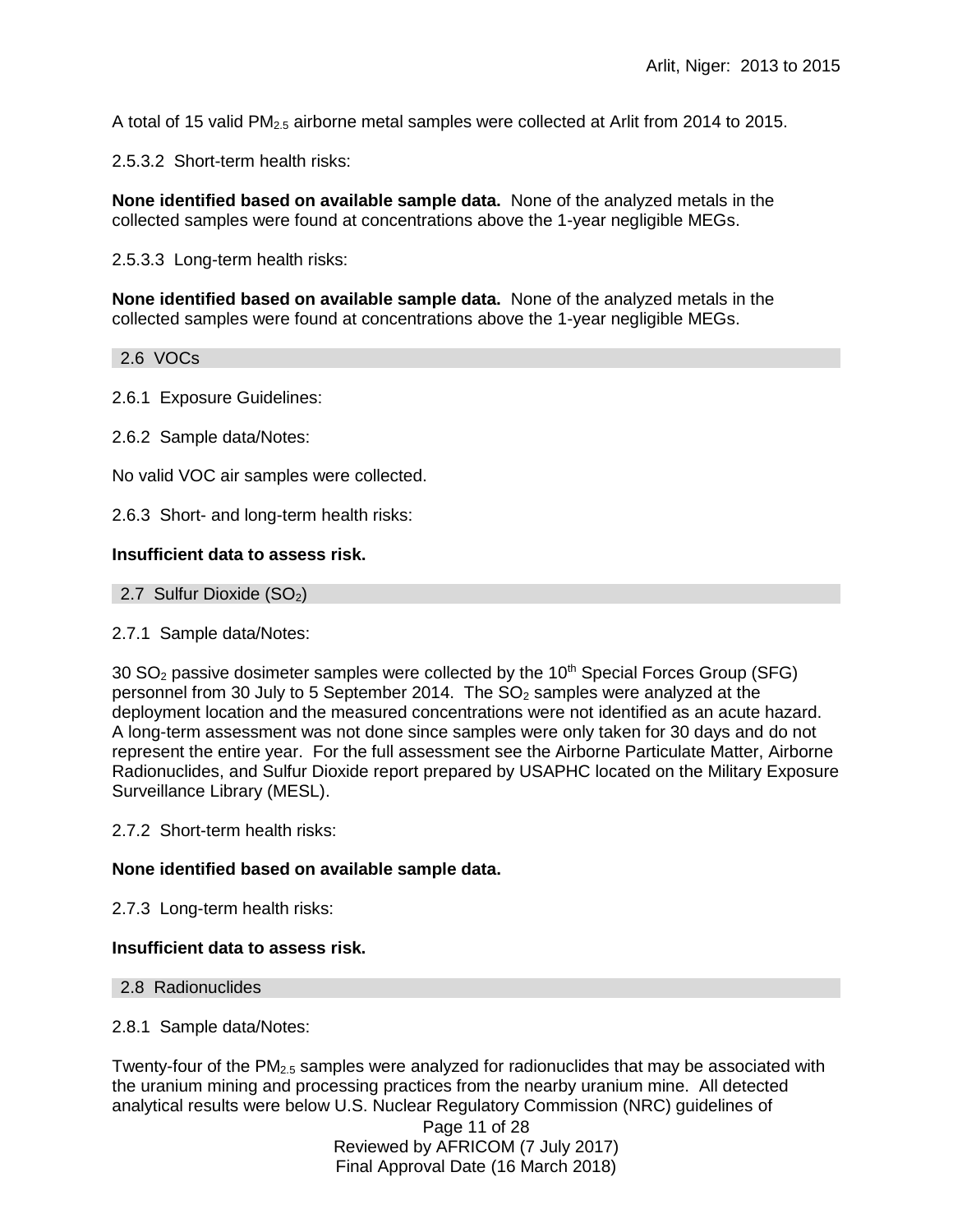radionuclides so they were not assessed further. These guidelines are equivalent to the radionuclide concentrations, which, if inhaled continuously over the course of a year, would produce a total effective dose equivalent of 0.05 Roentgen equivalent man (rem; 50 millirem or 0.5 millisieverts). The NRC requires that if an individual were continuously present in an unrestricted area, the dose from external sources would not exceed 0.05 rem in a year. For the full assessment, see the USAPHC Airborne Particulate Matter, Airborne Radionuclides, and Sulfur Dioxide report located on the MESL.

2.8.2 Short-term health risks:

### **None identified based on available sample data.**

2.8.3 Long-term health risks:

#### **Insufficient data to assess risk.**

### **3 Soil**

3.1 Site-Specific Sources Identified

#### 3.2 Sample data/Notes

A total of five valid surface soil samples were collected from 2014 to 2015 to assess OEH health risk to deployed personnel. The primary soil contamination exposure pathways are dermal contact and dust inhalation. Typical parameters analyzed for included semi volatile organic compounds (SVOC), heavy metals, polychlorinated biphenyls, pesticides, and herbicides. If the contaminant was known or suspected, other parameters may have been analyzed for (i.e., total petroleum hydrocarbons and polycyclic aromatic hydrocarbons near fuel spills). For the risk assessment, personnel are assumed to remain at this location for 6 months to 1 year.

3.3 Short-term health risk

**Not an identified source of health risk**. Currently, sampling data for soil are not evaluated for short-term (acute) health risks**.**

#### 3.4 Long-term health risk

**None identified based on available sample data.** No parameters exceeded 1-year Negligible MEGs for dermal contact. The dust inhalation exposure pathway is addressed in Section 2 above.

# **4 Water**

In order to assess the health risk to U.S. personnel from exposure to water in theater, the APHC identified the most probable exposure pathways. These are based on the administrative information provided on the field data sheets submitted with the samples taken over the time period being evaluated. It is assumed that 100% of all U.S. personnel at Arlit were directly exposed to reverse osmosis water purification unit (ROWPU) treated, disinfected fresh bulk water, bottled water, and untreated well water since this classification of water is primarily used for personal hygiene, showering, cooking, and for use at vehicle wash racks. There is a

> Page 12 of 28 Reviewed by AFRICOM (7 July 2017) Final Approval Date (16 March 2018)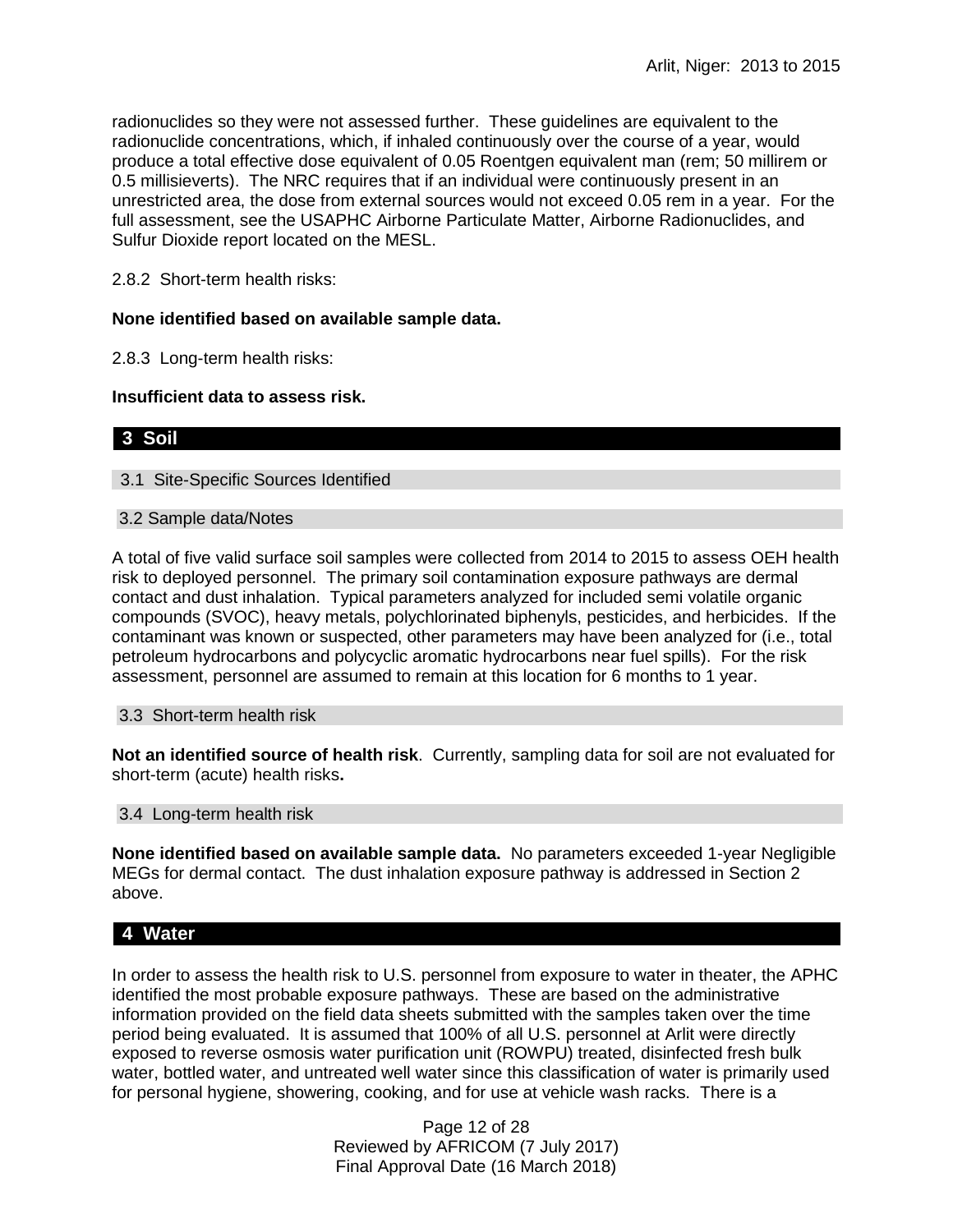possibility that personnel, particularly at small outlying camps, may use water that is not regularly disinfected for showering, personal hygiene, or cleaning. Field data sheets indicate that bottled water is the only approved source of drinking water, however, in instances where bottled water was unavailable, ROWPU treated water was used.

#### 4.1 Drinking Water

### 4.1.1 Site-Specific Sources Identified

### 4.1.2 Sample data/Notes:

To assess the potential for adverse health effects to troops, the following assumptions were made about dose and duration: A conservative (protective) assumption was that personnel routinely ingested 5 liters per day (L/day) of bottled water for up to 365 days (1-year). There was only one valid drinking water sample collected in 2014.

4.1.3 Short-term health risk:

### **Insufficient data to assess risk.**

4.1.4 Long-term health risk:

### **Insufficient data to assess risk.**

4.2 Non-Drinking Water

### 4.2.1 Site-Specific Sources Identified:

Although the primary route of exposure for most microorganisms is ingestion of contaminated water, dermal exposure to some microorganisms, chemicals, and biologicals may also cause adverse health effects. Complete exposure pathways would include drinking, brushing teeth, personal hygiene, cooking, providing medical and dental care using a contaminated water supply or during dermal contact at vehicle or aircraft wash racks.

### 4.2.2 Sample data/Notes:

To assess the potential for adverse health effects to troops the following assumptions were made about dose and duration: All U.S. personnel at this location were expected to remain at this site for approximately 1 year. A conservative (protective) assumption is that personnel routinely consumed less than 5 L/day of non-drinking water for up to 365 days (1-year). It is further assumed that control measures and/or personal protective equipment were not used. One non-drinking water sample from 2013, two non-drinking water samples from 2014, and one non-drinking water sample from 2015 was evaluated for this health risk assessment. Molybdenum exceeded its 1-year non-drinking MEG in 2015 but there were not enough samples to assess risk. No other parameters exceeded their respective MEGs in the other samples.

4.2.3 Short- and long-term health risks:

### **Insufficient data to assess risk.**

Page 13 of 28 Reviewed by AFRICOM (7 July 2017) Final Approval Date (16 March 2018)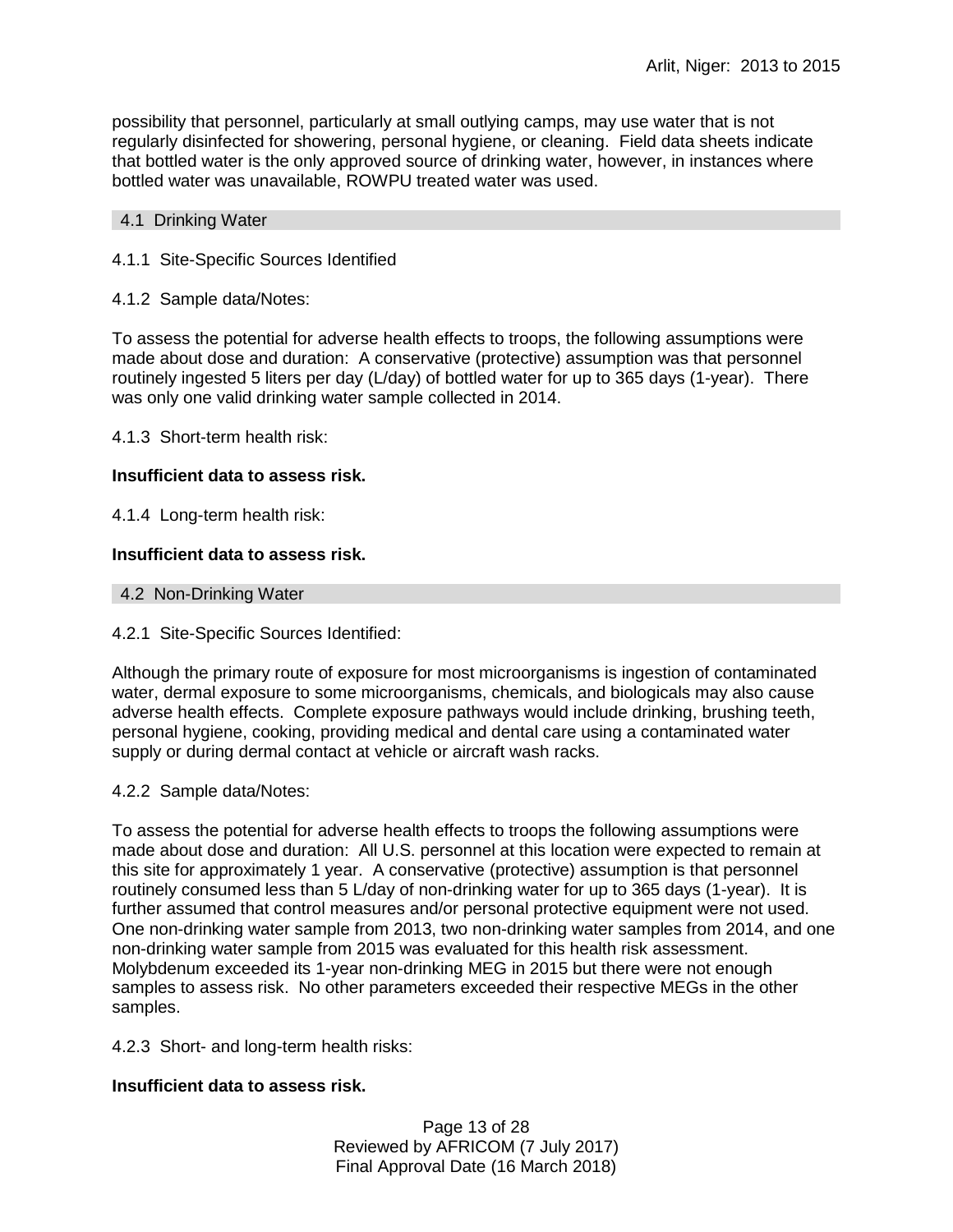# **5 Military Unique**

### 5.1 Chemical Biological, Radiological, Nuclear Weapons

No specific hazard sources were documented in the Defense Occupational and Environmental Health Readiness System (DOEHRS) or the MESL from 27 September 2013 through 11 August 2015 (References 1 and 6).

#### 5.2 Depleted Uranium

No specific hazard sources were documented in the DOEHRS or MESL from 27 September 2013 through 11 August 2015 (References 1 and 6).

#### 5.3 Ionizing Radiation

No specific hazard sources were documented in the DOEHRS or MESL from 27 September 2013 through 11 August 2015 (References 1 and 6).

### 5.4 Non-Ionizing Radiation

No specific hazard sources were documented in the DOEHRS or MESL from 27 September 2013 through 11 August 2015 (References 1 and 6).

### **6 Endemic Diseases**

This document lists the endemic diseases reported in the region, its specific health risks and severity, and general health information about the diseases. AFRICOM Force Health Protection Requirements and Medical Guidance for Entry into the U.S. Africa Command Theater (Reference 7), lists deployment requirements, to include immunizations and chemoprophylaxis, in effect during the timeframe of this POEMS.

### 6.1 Food borne and Waterborne Diseases

Public health protection of food and water supplies may exist in some areas, but is absent in most of the country. Sanitation is poor, including major urban areas. Local food and water sources (including ice) are heavily contaminated with pathogenic bacteria, parasites, and viruses to which most U.S. Service members have little or no natural immunity. Effective disease surveillance does not exist within the country. Only a small fraction of diseases are identified or reported. Diarrheal diseases can be expected to temporarily incapacitate a very high percentage of personnel within days if local food, water, or ice is consumed. Hepatitis A and typhoid fever can cause prolonged illness in a smaller percentage of unvaccinated personnel. In addition, although not specifically assessed in this document, viral gastroenteritis (e.g., norovirus) and food poisoning (e.g., Bacillus cereus, Clostridium perfringens, Staphylococcus) may cause significant outbreaks. Key disease risks are summarized below:

Mitigation strategies were in place and included consuming food and water from approved sources, vaccinations (when available), frequent hand washing, and general sanitation practices.

> Page 14 of 28 Reviewed by AFRICOM (7 July 2017) Final Approval Date (16 March 2018)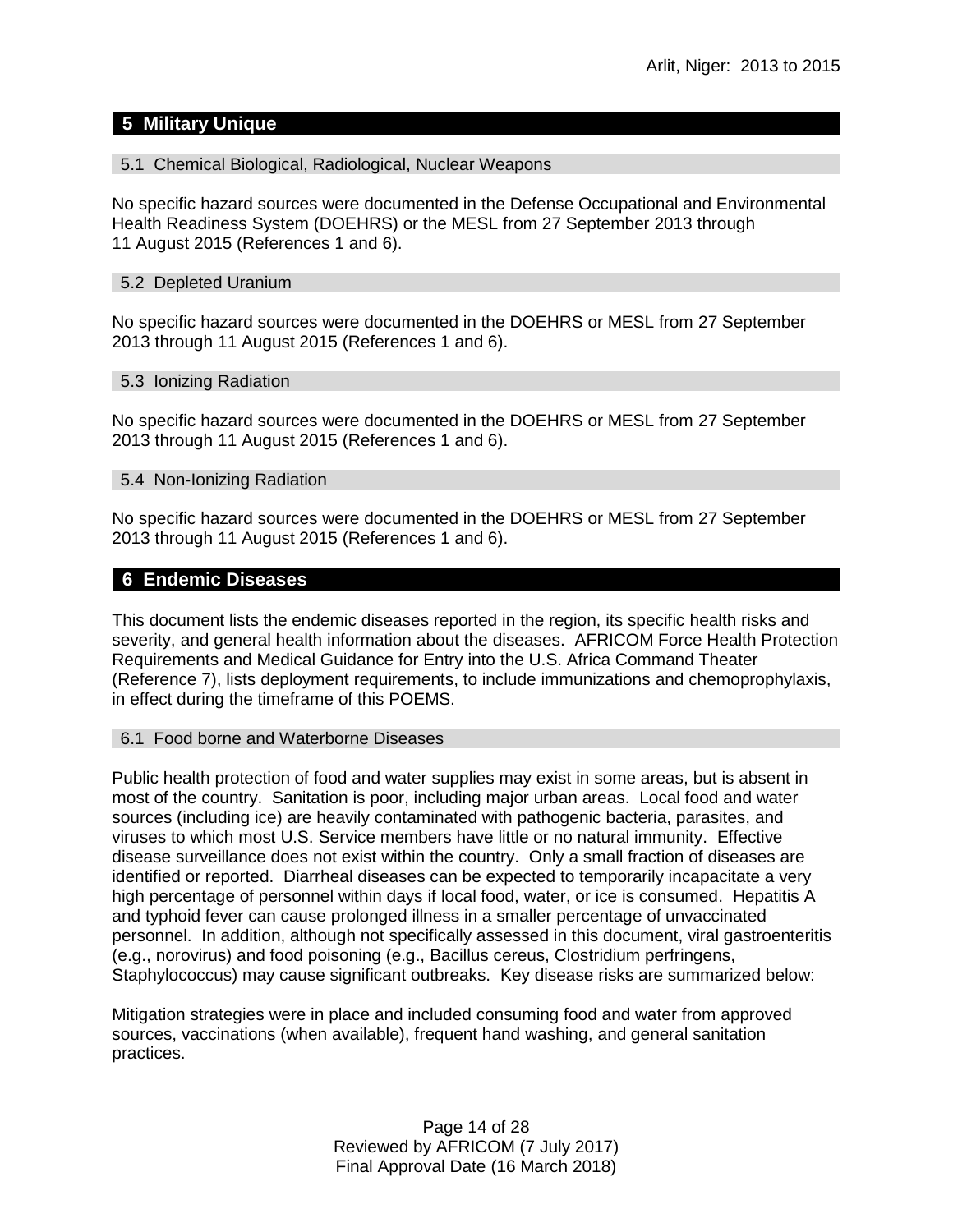6.1.1 Diarrheal diseases (bacteriological):

**High, mitigated to Low:** Diarrheal diseases are expected to temporarily incapacitate a very high percentage of personnel (potentially over 50% per month) within days if local food, water, or ice is consumed. Field conditions (including lack of hand washing and primitive sanitation) may facilitate person-to-person spread and epidemics. Typically diarrheal diseases are a mild disease treated in an outpatient setting with recovery and return to duty in less than 72 hours with appropriate therapy. A small proportion of infections may require greater than 72 hours limited duty, or hospitalization.

6.1.2 Hepatitis A, typhoid/paratyphoid fever, and diarrhea-protozoal:

**High, mitigated to Low:** Unmitigated health risk to U.S. personnel is High year round for hepatitis A typhoid/paratyphoid fever, and diarrhea-protozoal. Mitigation strategies in place include immunization, consumption of approved food, water, and ice; hand washing; and applied food/water safety mechanisms. U.S. personnel did not drink untreated water, and vaccination for Hepatitis A is required for deployment into the AFRICOM Area of Responsibility (AOR). Hepatitis A, typhoid/paratyphoid fever, and diarrhea-protozoal disease may cause prolonged illness in a small percentage of personnel (less than 1% per month).

### 6.1.3 Diarrhea-cholera:

**Moderate, mitigated to Low:** Unmitigated health risk to U.S. personnel is Moderate year round for diarrhea-cholera. Mitigation strategies in place include consumption of approved food, water, and ice; hand washing; and applied food/water safety mechanisms. U.S. personnel did not drink untreated water. Most symptomatic cases are mild, with recovery and return to duty in less than 72 hours with appropriate outpatient treatment. Severe cases may require 1-7 days of supportive or inpatient care, followed by return to duty. Diarrhea-cholera may cause prolonged illness in a small percentage of personnel (less than 1% per month).

### 6.1.4 Brucellosis:

**Moderate, mitigated to Low:** Unmitigated health risk to U.S. personnel is Moderate year round for brucellosis. It is a common disease in cattle, sheep, goats, swine, and some wildlife species and is contracted via consumption of contaminated dairy products (or foods made with such products) or by occupational exposures to infected animals. Mitigation strategies in place include consumption of approved food (i.e., pasteurization of dairy products), and applied food/water safety mechanisms. Rare cases (less than 0.1% per month attack rate) could occur among personnel consuming local dairy products or having direct occupational-type contact with livestock. With appropriate treatment, brucellosis is a febrile illness of variable severity, may require inpatient care, and convalescence is usually over 7 days even with appropriate treatment.

# 6.1.5 Hepatitis E:

**Moderate, mitigated to Low:** Unmitigated health risk to U.S. personnel is Moderate year round for hepatitis E. Hepatitis E occurs in four major genotypes. Genotypes 1 and 2 are found primarily in Africa and cause large numbers of sporadic cases, as well as large outbreaks. The most common source of exposure is fecal contamination of drinking water. Mitigation strategies in place include consumption of approved food and applied food/water safety mechanisms. U.S. personnel did not drink untreated water. Potential disease rates (1% per month) among

> Page 15 of 28 Reviewed by AFRICOM (7 July 2017) Final Approval Date (16 March 2018)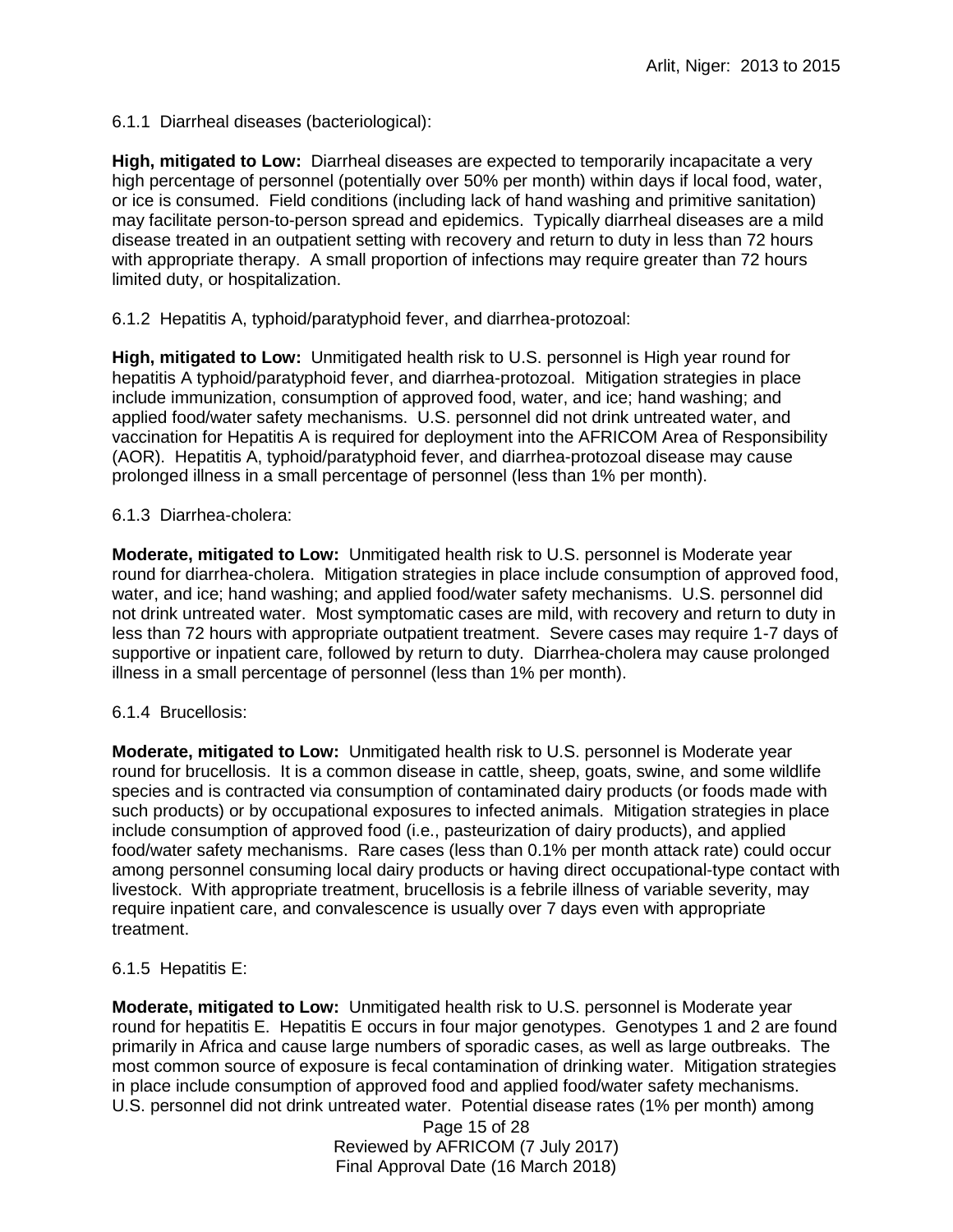personnel consuming local food, water, or ice may exceed 1% per month for personnel heavily exposed during outbreaks in the local population. Typical cases involve 1 to 3 weeks of debilitating symptoms and return to duty may require a month or more.

6.1.6 Short-term Health Risks:

**Variable, unmitigated; Low, mitigated:** The overall unmitigated short-term risk associated with food borne and waterborne diseases are considered High (bacterial diarrhea, diarrheaprotozoal, hepatitis A, typhoid/paratyphoid fever) to Moderate (diarrhea-cholera, brucellosis, and hepatitis E) if local food or water is consumed. Preventive Medicine measures reduced the risk to Low. Confidence in the health risk estimate is high.

### 6.1.7 Long-term Health Risks:

### **None identified based on available data.**

### 6.2 Vector-Borne Diseases

The climate and ecological habitat support large populations of arthropod vectors, including mosquitoes, ticks, and sand flies. Significant disease transmission is sustained year-round and countrywide, including urban areas. Significant disease transmission is sustained countrywide, including urban areas. Rift Valley fever may be a major risk during peaks of transmission. Mitigation strategies were in place and included proper wear of treated uniforms, application of repellent to exposed skin, and use of bed nets and chemoprophylaxis (when applicable). Additional methods included the use of pesticides, reduction of pest/breeding habitats, and engineering controls.

### 6.2.1 Malaria:

**High, mitigated to Low:** The potential unmitigated risk to U.S. personnel is High year round but is reduced to Low with mitigation measures. Malaria incidents are often associated with the presence of agriculture activity, including irrigation systems and standing water, which provide breeding habitats for vectors. A small number of cases may occur among personnel exposed to mosquito (*Anopheles spp*.) bites. Potential disease rates (11-50% per month) among personnel may occur. Malaria incidents may cause debilitating febrile illness typically requiring 1 to 7 days of inpatient care, followed by return to duty. Severe cases may require intensive care or prolonged convalescence.

### 6.2.2 Dengue Fever:

**High, mitigated to Low:** The potential unmitigated health risk is High year-round but is reduced to Low with mitigation measures. Disease rates of 1-50% per month could occur among personnel exposed to mosquito bites. Dengue fever is transmitted by *Aedes spp.* mosquitos, day-biting mosquitos that often breed in artificial containers, such as flower pots or discarded tires. Dengue fever is a debilitating febrile illness typically requiring 1 to 7 days of inpatient care, followed by return to duty. Some cases may require a longer recovery period.

### 6.2.3 Yellow Fever:

**Moderate mitigated to Low:** The potential unmitigated health risk to U.S. personnel is Moderate year round but is reduced to Low with mitigation measures. Yellow fever is

Page 16 of 28 Reviewed by AFRICOM (7 July 2017) Final Approval Date (16 March 2018)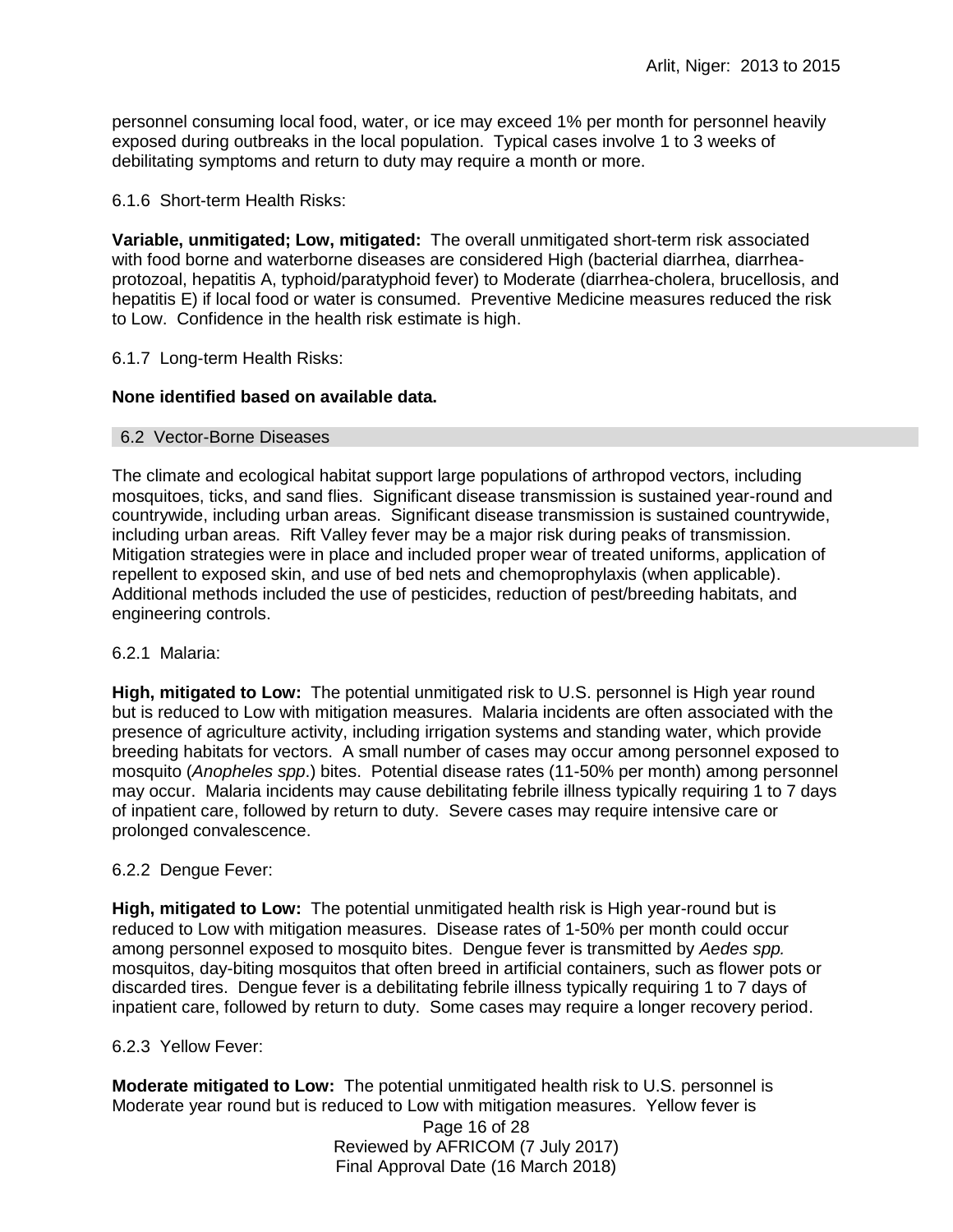transmitted by *Aedes spp*. and other mosquitos may transmit infection between primates and humans. Sporadic cases could occur most of the time. However, conditions may support unpredictable increases in transmission, during which limited outbreaks affecting up to 1% per month could occur among unvaccinated U.S. personnel exposed to mosquito bites. Yellow fever is a potentially severe disease that may require intensive care. Mortality rates may be 20-80% in hemorrhagic cases.

# 6.2.4 Chikungunya:

**Moderate mitigated to Low:** The potential unmitigated health risk to U.S. personnel is Moderate year-round but is reduced to Low with mitigation measures. Chikungunya is transmitted primarily by *Aedes aegypti* (a morning and evening biting mosquito), and possibly *Aedes albopictus* (a day-biting mosquito). During peak transmission, operationally significant disease rates of 1-50% per month could occur among personnel exposed to mosquito bites, primarily during the day. Chikungunya causes a debilitating febrile illness typically requiring 1-7 days of inpatient care, followed by return to duty. In some cases, join pain severe enough to limit activities may persist for weeks to months.

### 6.2.5 Zika:

**Moderate mitigated to Low:** The potential unmitigated health risk to U.S. personnel is Moderate year-round but is reduced to Low with mitigation measures. Zika is spread by daytime mosquitos, such as *A. aegypti* and *A. albopictus*. During peak transmission, operationally significant disease rates (potentially 1-50% per month) could occur among personnel exposed to mosquito bites, primarily during the day. Zika causes a debilitating febrile illness typically requiring 1-7 days of inpatient care, followed by return to duty. Symptoms of Zika infection (e.g., fever, rash, joint and muscle pain, red eyes, and vomiting) may last for several days to a week. In some cases, severe neurological complications (Guillain-Barre) may occur.

6.2.6 Rickettsioses, tickborne (spotted fever group):

**Low:** The potential unmitigated health risk to U.S. personnel is Low year-round. A small number of cases (less than 0.1% per month) is possible among personnel exposed to tick bites. Rickettsioses are transmitted by multiple species of hard ticks, including *Rhipicepahalus spp*. and *Ixodes spp*. A debilitating febrile illness requiring 1 to 7 days of supportive care followed by return to duty is typical with appropriate treatment. More prolonged and severe infections may occur with rare fatalities.

# 6.2.7 West Nile fever:

**Moderate, mitigated to Low:** The potential unmitigated health risk to U.S. personnel is Moderate year-round but is reduced to Low with mitigation measures. Potential disease rates of less than 1% per month can occur among personnel under worst case conditions. The disease is maintained in bird reservoirs and causes periodic outbreaks in humans and animals, including horses. Multiple species of *Culex* mosquitos can transmit the infection to humans. The majority of infections in young, healthy adults are asymptomatic although fever, headache, tiredness, body aches (occasionally with a skin rash on trunk of body), and swollen lymph glands can occur. In many parts of the world, even symptomatic cases typically are undiagnosed and unreported. A febrile illness requiring 1-7 days of inpatient care followed by return to duty is typical.

> Page 17 of 28 Reviewed by AFRICOM (7 July 2017) Final Approval Date (16 March 2018)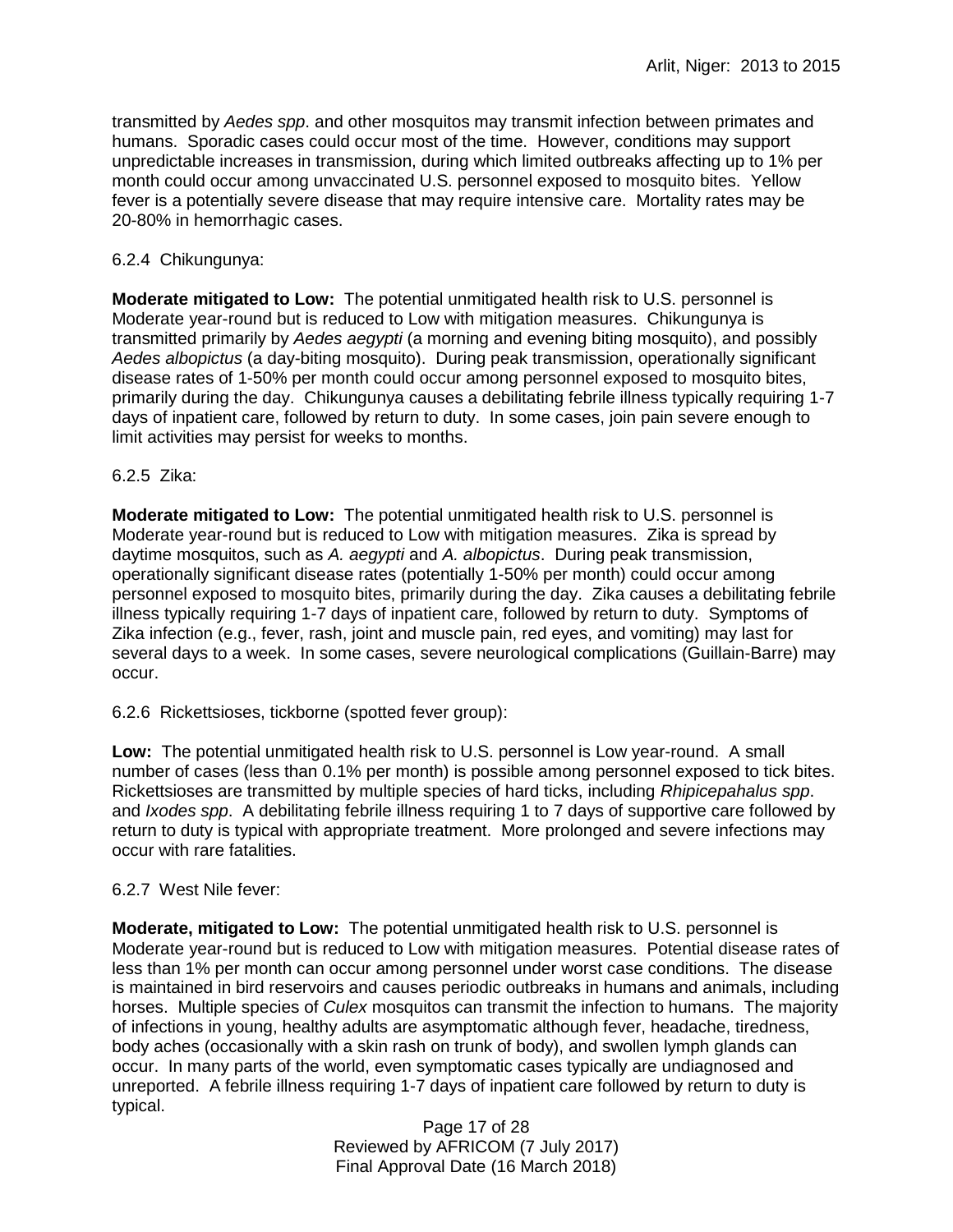6.2.8 Leishmaniasis – cutaneous:

**Moderate, mitigated to Low:** The potential unmitigated health risk to U.S. personnel is Moderate year-round but is reduced to Low with mitigation measures. Leishmaniasis is transmitted by sandflies typically at night. Rare cases (less than 0.1% per month) could occur among personnel exposed to sandfly bites in areas with infected people, rodents, dogs, or other reservoir animals. In groups of personnel exposed to heavily infected sandflies in focal areas, disease rates can be very high (over 50%). The leishmaniasis parasites may survive for years in infected individuals and this infection may go unrecognized by physicians in the U.S. when infections become symptomatic years later. Cutaneous infection is unlikely to be debilitating, though lesions may be disfiguring.

6.2.9 Crimean-Congo hemorrhagic fever:

**Moderate, mitigated to Low:** The potential unmitigated health risk to U.S. personnel is Moderate but is reduced to Low with mitigation measures. Crimean-Congo hemorrhagic fever occurs in rare cases (less than 0.1% per month attack rate) among personnel exposed to tick bites, particularly *Hyalomma*, *Boophilus*, or *Rhipicephalus spp*. Direct contact with blood or body fluids from infected animals or people may also transmit infection. The severe illness typically requires intensive care with fatality rates from 5% to 50%.

6.2.10 Leishmaniasis—visceral:

**Moderate, mitigated to Low:** The potential unmitigated health risk to U.S. personnel is Moderate year-round but is reduced to Low with mitigation measures. Rare cases (less than 0.1% per month) could occur among personnel exposed to sandfly bites in areas with infected people, rodents, dogs, or other reservoir animals. Mitigation strategies in place include IPM practices, permethrin treated uniforms, pesticides, reduction of pest/breeding habitats, and engineering controls. The leishmaniasis parasites may survive for years in infected individuals and this infection may go unrecognized by physicians in the U.S. when infections become symptomatic years later. Visceral leishmaniasis disease can cause severe febrile illness, which typically requires hospitalization with convalescence over 7 days.

6.2.11 Sindbis (and Sindbis-like viruses):

**Low:** The potential unmitigated health risk to U.S. personnel is Low year-round. Rare cases (less than 0.1% per month) are possible among personnel exposed to *Culex spp*. mosquito bites. Risk is elevated during periods of increased vector mosquito activity. Sindbis is a debilitating febrile illness often accompanied by rash, typically requiring 1 to 7 days of supportive care; significant arthralgias can persist for several weeks or more in some cases.

# 6.2.12 Rift Valley Fever:

**Moderate, mitigated to Low:** The potential unmitigated health risk to U.S. personnel is Moderate year-round but is reduced to Low with mitigation measures. A small number of cases (less than 1% per month attack rate) could occur among personnel exposed to mosquito bites or blood of potentially infected livestock. Under conditions particularly conducive to vector breeding, rates could temporarily exceed 1% per month in some locations. Rift Valley Fever is transmitted by *Aedes spp*. found in close proximity to livestock, typically in rural settings. Rift Valley Fever is a debilitating febrile illness typically requiring 1-7 days of supportive care, followed by return to duty. Retinopathy sometimes leading to blindness may occur in up to 10%

> Page 18 of 28 Reviewed by AFRICOM (7 July 2017) Final Approval Date (16 March 2018)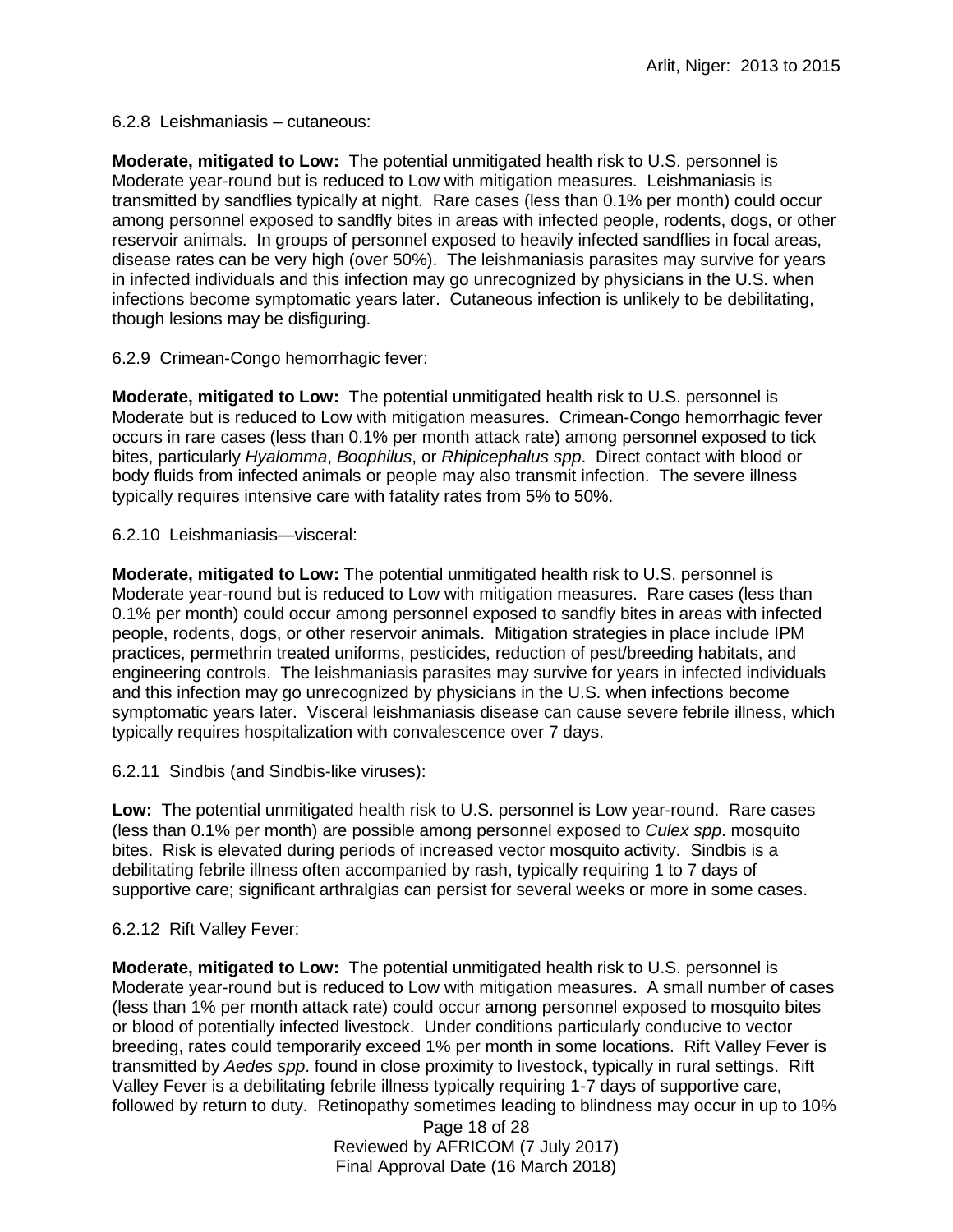of patients. Severe complications including hepatitis with hemorrhage, and encephalitis may occur, leading to fatalities.

6.2.13 Short-term health risks:

**Variable, unmitigated; Low, mitigated:** The unmitigated health risk is High for Malaria, and Dengue fever, Moderate for Yellow fever, Chikungunya, Zika, Rift Valley fever, Leishmaniasisvisceral, West Nile fever, Leishmaniasis-cutaneous, and Crimean-Congo hemorrhagic fever, and Low for Rickettsioses-tickborne and Sindbis. Health risk is reduced to Low by proper wear of the uniform, application of repellent to exposed skin, and appropriate chemoprophylaxis. Confidence in health risk estimate was high.

### 6.2.14 Long-term health risks:

**Variable, unmitigated; Low, mitigated:** The unmitigated risk is Moderate for leishmaniasisvisceral (chronic). Risk is reduced to Low by proper wear of the uniform and application of repellent to exposed skin. Confidence in the risk estimate is high.

#### 6.3 Water Contact Diseases

Operations or activities that involve extensive water contact may result in personnel being temporarily debilitated with leptospirosis in some locations. Leptospirosis health risk typically increases during flooding. In addition, although not specifically assessed in this document, bodies of surface water are likely to be contaminated with human and animal waste. Activities, such as wading or swimming, may result in exposures to enteric diseases such as diarrhea and hepatitis via incidental ingestion of water. Prolonged water contact also may lead to the development of a variety of potentially debilitating skin conditions such as bacterial or fungal dermatitis. Mitigation strategies were in place and included avoiding water contact and recreational water activities, proper wear of uniform (especially footwear), and protective coverings for cuts/abraded skin.

### 6.3.1 Schistosomiasis:

**High, mitigated to Low:** The potential unmitigated health risk to U.S. personnel is High yearround but is reduced to Low with mitigation measures. A disease rate of 1-10% per month is possible among personnel wading or swimming in fecally contaminated bodies of water. In groups with prolonged exposure to heavily contaminated foci, disease rates can exceed 10%. Humans are the principal reservoir for schistosomes; humans shed schistosome eggs in urine or feces. When water temperatures are at or above 68 degrees Fahrenheit (°F), the eggs hatch, releasing larvae. If a suitable freshwater snail species is present, the larvae penetrate the snail and, after a period of development, emerge as free-swimming cercariae. Cercariae infect human hosts by penetrating skin, usually while the person is wading or swimming. Mild infections of Schistosomiasis are generally asymptomatic. In very heavy acute infections, a febrile illness (acute schistosomiasis) may occur, especially with *S. japonicum* and *S. mansoni*, requiring hospitalization and convalescence over 7 days.

### 6.3.2 Leptospirosis:

**Moderate, mitigated to Low:** The potential unmitigated health risk to U.S. personnel is Moderate year-round but is reduced to Low with mitigation measures. Human infections occur through exposure to water or soil contaminated by infected animals and is associated with

> Page 19 of 28 Reviewed by AFRICOM (7 July 2017) Final Approval Date (16 March 2018)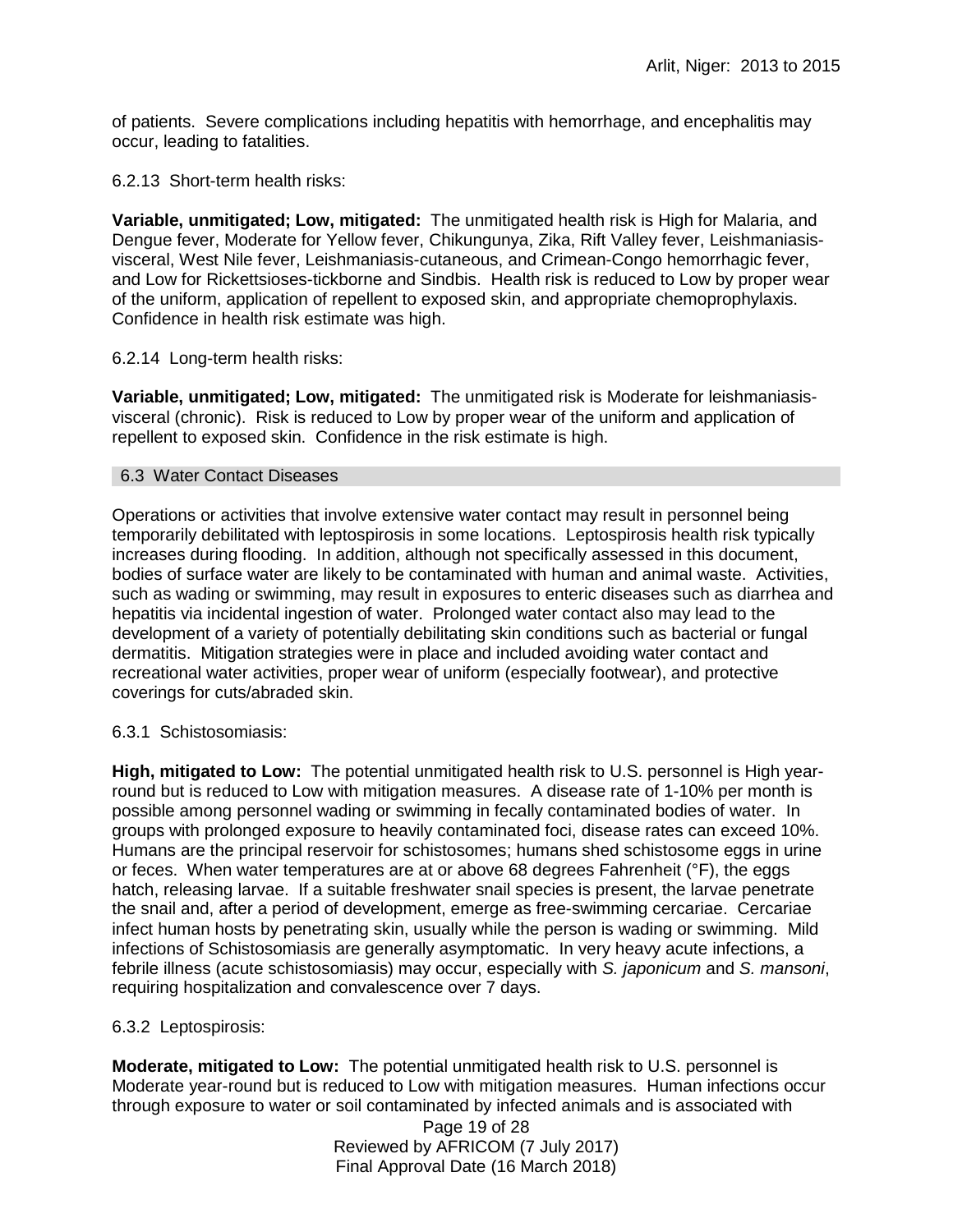wading, and swimming in contaminated, untreated open water. The occurrence of flooding after heavy rainfall facilitates the spread of the organism because as water saturates the environment *Leptospira* present in the soil passes directly into surface waters. *Leptospira* can enter the body through cut or abraded skin, mucous membranes, and conjunctivae. Infection may also occur from ingestion of contaminated water. The acute, generalized illness associated with infection may mimic other tropical diseases (for example, dengue fever, malaria, and typhus), and common symptoms include fever, chills, myalgia, nausea, diarrhea, cough, and conjunctival suffusion. Manifestations of severe disease can include jaundice, renal failure, hemorrhage, pneumonitis, and hemodynamic collapse. Recreational activities involving extensive water contact may result in personnel being temporarily debilitated with leptospirosis. Incidence could result in debilitating febrile illness typically requiring 1 to 7 days of inpatient care, followed by return to duty; some cases may require prolonged convalescence.

# 6.3.3 Short-term health risks:

**Variable, unmitigated; Low, mitigated:** Unmitigated health risk of Schistosomiasis is High and Leptospirosis is Moderate year-round. Mitigation measures reduce the risk to Low. Confidence in the health risk estimate is high.

6.3.4 Long-term health risks:

# **None identified based on available data.**

# 6.4 Respiratory Diseases

Although not specifically assessed in this document, deployed U.S. Forces may be exposed to a wide variety of common respiratory infections in the local population. These include influenza, pertussis, viral upper respiratory infections, viral and bacterial pneumonia, and others. The U.S. military populations living in close-quarter conditions are at risk for substantial person-to-person spread of respiratory pathogens. Influenza is of particular concern because of its ability to debilitate large numbers of unvaccinated personnel for several days. Mitigation strategies were in place and included routine medical screenings, vaccination, enforcing minimum space allocation in housing units, implementing head-to-toe sleeping in crowded housing units, implementation of proper PPE when necessary for healthcare providers.

6.4.1 Meningococcal meningitis:

**High, mitigated to Low:** The potential unmitigated health risk to U.S. personnel is Moderate year-round but is reduced to Low with mitigation measures. Per AFRICOM 4200.03 (updated 20 Sept 2011), meningococcal vaccine is required for deployment or travel in the AFRICOM AOR. The peak transmission period is December through April and the disease is transmitted from person to person through droplets of respiratory or throat secretions. Close and prolonged contact facilitates the spread of this disease. Rare cases (less than 0.1% per month) could occur among unvaccinated personnel. Meningococcal meningitis is potentially a very severe disease typically requiring intensive care; fatalities may occur in 5-15% of cases.

# 6.4.2 TB:

**Moderate, mitigated to Low:** The potential unmitigated health risk to U.S. personnel is Moderate year round but is reduced to Low with mitigation measures. Transmission typically requires close and prolonged contact with an active case of pulmonary or laryngeal TB,

> Page 20 of 28 Reviewed by AFRICOM (7 July 2017) Final Approval Date (16 March 2018)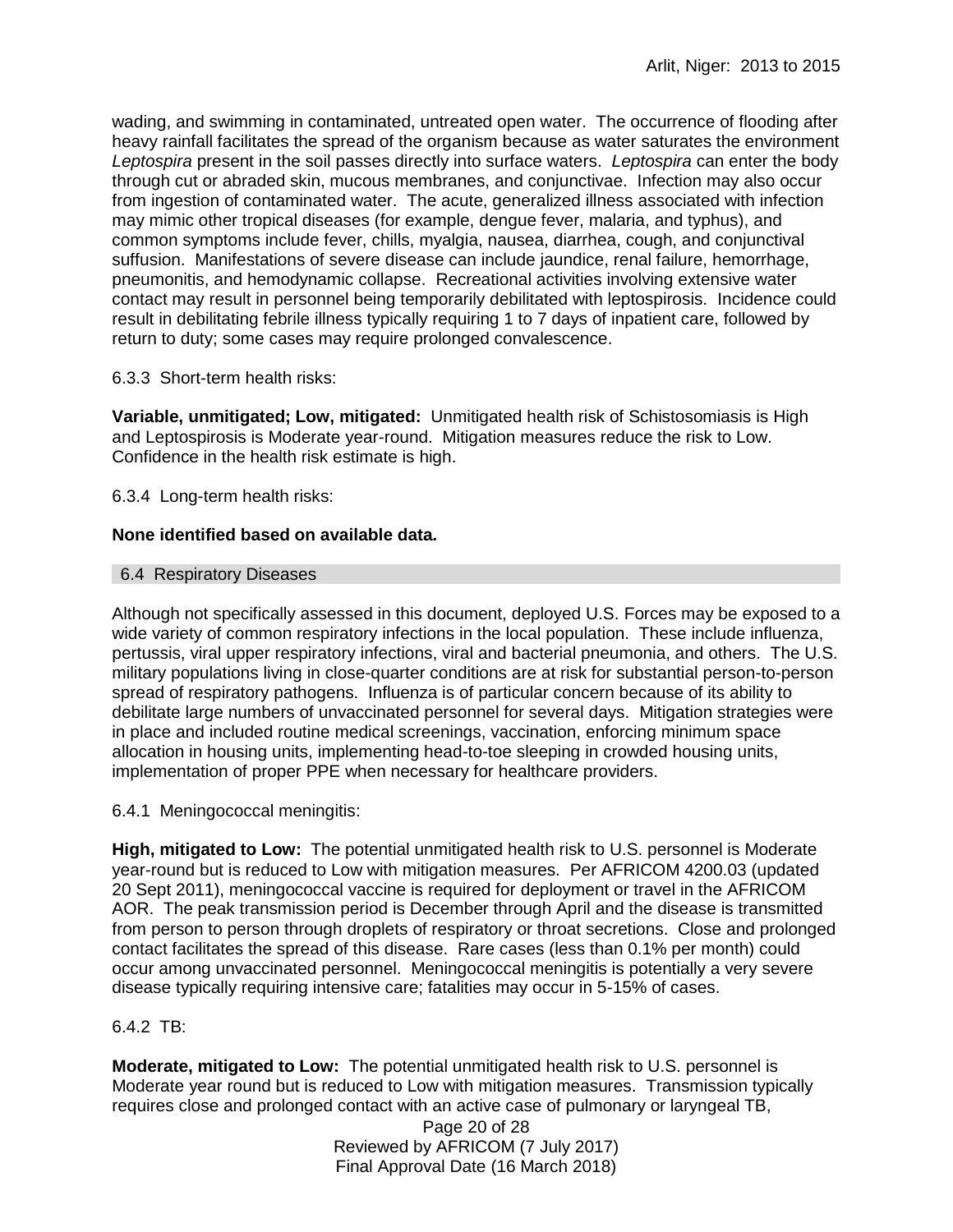although it also can occur with more incidental contact. Individuals with prolonged indoor exposure to the local population are at increased risk for latent TB infection.

6.4.3 Short-term health risks:

**Variable, unmitigated; Low, mitigated:** Unmitigated health risk of Meningococcal meningitis is High and TB is Moderate. Mitigation measures reduce the risk to Low. Confidence in the health risk estimate is high.

6.4.4 Long-term health risks:

**None identified based on available data.** Tuberculosis is evaluated as part of the post deployment health assessment. A TB skin test is required post-deployment if potentially exposed and is based upon individual service policies.

#### 6.5 Animal-Contact Diseases

### 6.5.1 Rabies:

**High, mitigated to Low:** The potential unmitigated health risk to U.S. personnel is High (among the highest in the world) year-round but is reduced to Low with mitigation measures. Rabies is transmitted by exposure to the virus-laden saliva of an infected animal, typically through bites, but could occur from scratches contaminated with the saliva. Although the vast majority (>99%) of persons who develop rabies disease will do so within a year after a risk exposure, there have been rare reports of individuals presenting with rabies disease up to six years or more after their last known risk exposure. Mitigation strategies included command emphasis on AFRICOM's General Order #1, reduction of animal habitats, active pest management programs, timely treatment of feral animal scratches/bites, and immunizations if required.

### 6.5.2 Q-Fever:

**Moderate, mitigated to Low:** The potential unmitigated health risk to U.S. personnel is Moderate year round but is mitigated to Low with mitigation measures. Rare cases (less than 0.1% per month) are possible among personnel exposed to aerosols from infected animals, with clusters of cases possible in some situations. Significant outbreaks (affecting 1-50%) can occur in personnel with heavy exposure to barnyards or other areas where animals are kept. Unpasteurized milk may also transmit infection. The primary route of exposure is respiratory, with an infectious dose as low as a single organism. Incidence could result in debilitating febrile illness, sometimes presenting as pneumonia, typically requiring 1 to 7 days of inpatient care followed by return to duty. Mitigation strategies in place include avoiding contact with livestock, or areas heavily contaminated by livestock such as barnyards, and only drinking unpasteurized milk.

6.5.3 Anthrax:

**Low:** The potential unmitigated health risk to U.S. personnel from naturally occurring anthrax is Low year-round. Rare cases (less than 0.1% per month) could occur among personnel with occupational-type exposure to livestock (e.g., cattle, sheep, goats, horses, pigs, water buffalo) or wild herbivores (e.g., antelopes, elephants, giraffes, zebras), or hides or wool products from these species, as well as handling or consumption of undercooked meat. Cutaneous anthrax

> Page 21 of 28 Reviewed by AFRICOM (7 July 2017) Final Approval Date (16 March 2018)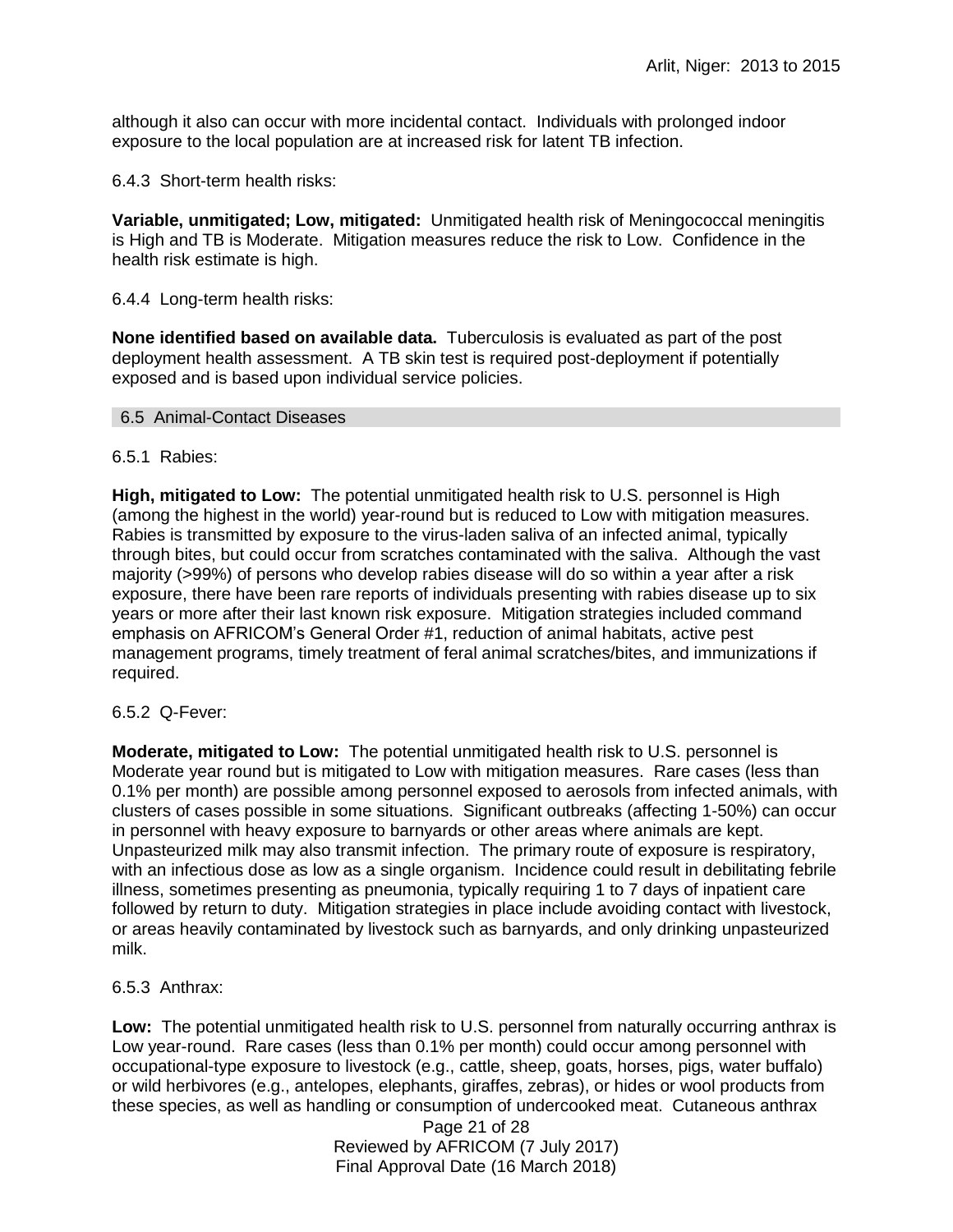(typically requiring 1 to 7 days of supportive care with return to duty) and gastrointestinal anthrax (typically requiring hospitalization, and fatality if untreated) are the most common forms of naturally occurring anthrax. The risk of naturally acquired inhalation (pulmonary) anthrax is remote. Inhalation anthrax is very severe, often requiring intensive care with potential fatalities occurring even in treated cases. Mitigation strategies in place include avoiding contact with livestock or consumption of undercooked meat.

### 6.5.4 H5N1 avian influenza:

**Low:** The potential unmitigated health risk to U.S. personnel is Low year-round. Extremely rare cases (less than 0.01% per month attack rate) could occur. Human infections have occurred on a very rare basis and have been associated with activities involving close, direct contact with infected poultry, such as plucking, slaughter, or other handling. There is no risk from consumption of properly cooked poultry products. Human-to-human transmission appears to be exceedingly rare, even among relatively close contacts.

6.5.5 Short-term health risks:

**Variable, unmitigated; Low, mitigated:** The short-term unmitigated risk is High for rabies, Moderate for Q-fever, and Low for Anthrax and H5N1 avian influenza. Mitigation measures reduced the overall risk to Low.Confidence in risk estimate is high.

6.5.6 Long-term health risks:

**Low:** A Low long-term risk exists for rabies because, in rare cases, the incubation period for rabies can be several years.

### 6.6 Aerosolized Dust or Soil-contact Diseases

6.6.1 Soil-transmitted helminths (hookworm, strongyloidiasis, cutaneous larva migrans):

**Moderate, mitigated to Low:** The potential unmitigated health risk to U.S. personnel is Moderate year-round but is mitigated to Low with mitigation measures. A significant attack rate (potentially 1-10% per month) could occur among personnel with direct skin exposure to soil contaminated with human or animal feces (including sleeping on bare ground, walking barefoot). Initial skin symptoms typically are mild and are not debilitating. However, systemic symptoms of fever, cough, abdominal pain, nausea, and diarrhea may develop weeks to months after initial infection with hookworm or *Strongyloides*. More severe infections with high worm burden may be debilitating in some cases. Mitigation strategies in place include avoiding bare skin contact with moist soil, which may be contaminated with human or animal feces.

### 6.6.2 Lassa fever:

**Low:** The potential health risk to U.S. personnel is Low year-round (peak transmission period is January through April). Disease is assessed as present; rare cases (less than 0.1% per month) cannot be ruled out among personnel exposed to dust or aerosols in rodent-infested areas, particularly in or around local dwellings. Though most infections are asymptomatic or cause moderate self-limited febrile illness, severe cases requiring intensive care may occur; overall fatality rate may be 2-3%.

> Page 22 of 28 Reviewed by AFRICOM (7 July 2017) Final Approval Date (16 March 2018)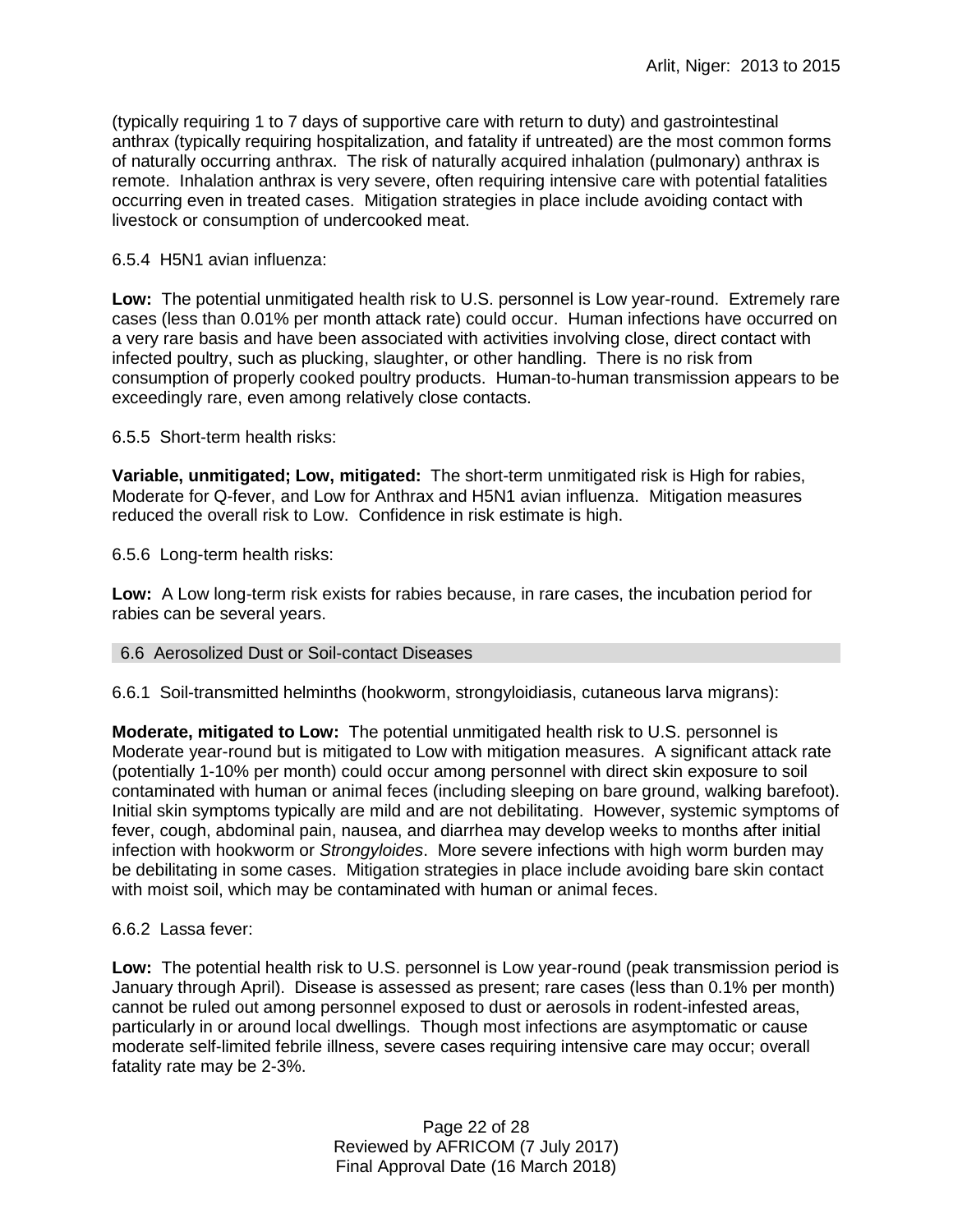6.6.3 Short-term health risks:

**Variable, unmitigated; Low, mitigated:** Moderate for soil transmitted helminthes and Low for Lassa fever. Overall risk was reduced to Low with mitigation measures. Confidence in the health risk estimate is high.

6.6.4 Long-term health risks:

### **None identified based on available data.**

# **7 Venomous Animals**

All information was taken directly from the Armed Forces Pest Management Board (Reference 8) and the Clinical Toxinology Resources website from the University of Adelaide, Australia (Reference 9). The species listed below have home ranges that overlap the location of Arlit, and may present a health risk if they are encountered by personnel. See Section 9 for more information about pesticides and pest control measures.

# 7.1 Spiders

 *Loxosceles rufescens*: Severe envenoming possible, potentially lethal. Bite usually minor or not noticed; progressive local erythema, pain, mottled haemorrhagic colour, blisters, eschar formation (5-7 days), systemically unwell.

### 7.2 Scorpions

 *Androctonus amoreuxi, Androctonus hoggarensis*, *Buthus elhennawyi,* and *Leiurus quinquestriatus*: Severe envenoming possible and potentially lethal.

# 7.3 Snakes

- *Causus maculatus,* and *Malpolon moilensis*: Unlikely to cause significant envenoming, possible minor local pain or swelling, systemic effects not likely.
- *Atractaspis micropholis*: Moderate envenoming possible but unlikely to prove lethal. May cause local and systemic effects.
- *Cerastes cerastes, Cerastes vipera,* and *Naja nubiae*: Unknown, but potentially lethal envenoming, though unlikely, cannot be excluded.
- *Atractaspis microlepidota, Bitis arietans, Echis leucogaster, Echis ocellatus, Naja haje, Naja katiensis, Naja nigricollis,* and *Naja senegalensis*: Severe envenoming possible and potentially lethal. May cause local and systemic effects.

### 7.4 Short-term health risk

**Low.** If encountered, effects of venom vary with species from mild localized swelling to potentially lethal effects. See effects of venom above. Mitigation strategies included avoiding contact, proper wear of uniform (especially footwear), and timely medical treatment. Confidence in the health risk estimate is low (Reference 4, Table 3-6).

> Page 23 of 28 Reviewed by AFRICOM (7 July 2017) Final Approval Date (16 March 2018)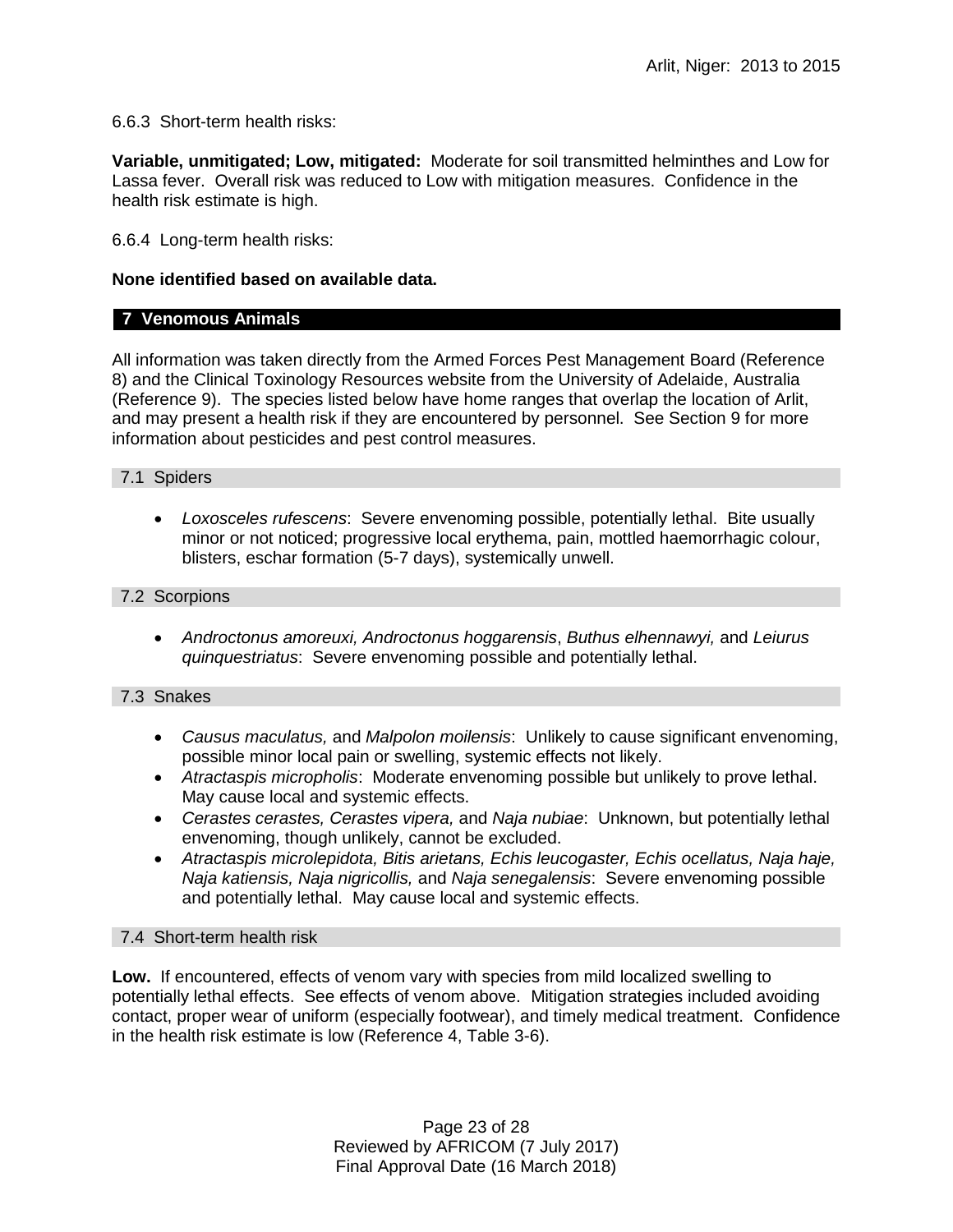### 7.5 Long-term health risk

# **None identified.**

# **8 Heat/Cold Stress**

### 8.1 Heat

Summer (June - September) monthly mean temperatures range from 89°F to 94°F with an average temperature of 91°F based on historical climatological data from the U.S. Air Force Combat Climatology Center, 14<sup>th</sup> Weather Squadron. The health risk of heat stress/injury based on temperatures alone is Low (< 78°F) from November to February, Moderate (78-81.9°F) in March, High (82-87.9°F) in April and October, and Extremely High (≥ 88°F) from May to September. However, work intensity and clothing/equipment worn pose greater health risk of heat stress/injury than environmental factors alone (Reference 10). Managing risk of hot weather operations included monitoring work/rest periods, proper hydration, and taking individual risk factors (e.g., acclimation, weight, and physical conditioning) into consideration. Risk of heat stress/injury was reduced with preventive measures

8.1.1 Short-term health risk:

**Low to Extremely High, mitigated to Low.** Risk of heat injury in unacclimatized or susceptible populations (older, previous history of heat injury, poor physical condition, underlying medical/health conditions), and those under operational constraints (equipment, PPE, vehicles) is Extremely High from May to September, High in April and October, Moderate in March, and Low from November to February. The risk of heat injury was reduced to Low through preventive measures such as work/rest cycles, proper hydration and nutrition, and monitoring WBGT. Confidence in the health risk estimate is low (Reference 4, Table 3-6).

8.1.2 Long-term health risk:

**Low.** However, the risk may be greater for certain susceptible persons–those older (i.e., greater than 45 years), in lesser physical shape, or with underlying medical/health conditions. Long-term health implications from heat injuries are rare but may occur, especially from more serious injuries such as heat stroke. It is possible that high heat in conjunction with various chemical exposures may increase long-term health risks, though specific scientific evidence is not conclusive. Confidence in these risk estimates is medium (Reference 4, Table 3-6).

### 8.2 Cold

### 8.2.1 Short-term health risks:

Winter (December - March) temperatures range from 65°F to 79°F with an average temperature of 71°F based on historical climatological data from the U.S. Air Force Combat Climatology Center, 14th Weather Squadron. The risk assessment for Non-Freezing Cold Injuries, such as chilblain, trench foot, and hypothermia, is Low based on historical temperature and precipitation data. Frostbite is unlikely to occur because temperatures rarely drop below freezing. However, personnel may encounter significantly lower temperatures during field operations at higher altitudes. As with heat stress/injuries, cold stress/injuries are largely dependent on operational and individual factors instead of environmental factors alone (Reference 10).

> Page 24 of 28 Reviewed by AFRICOM (7 July 2017) Final Approval Date (16 March 2018)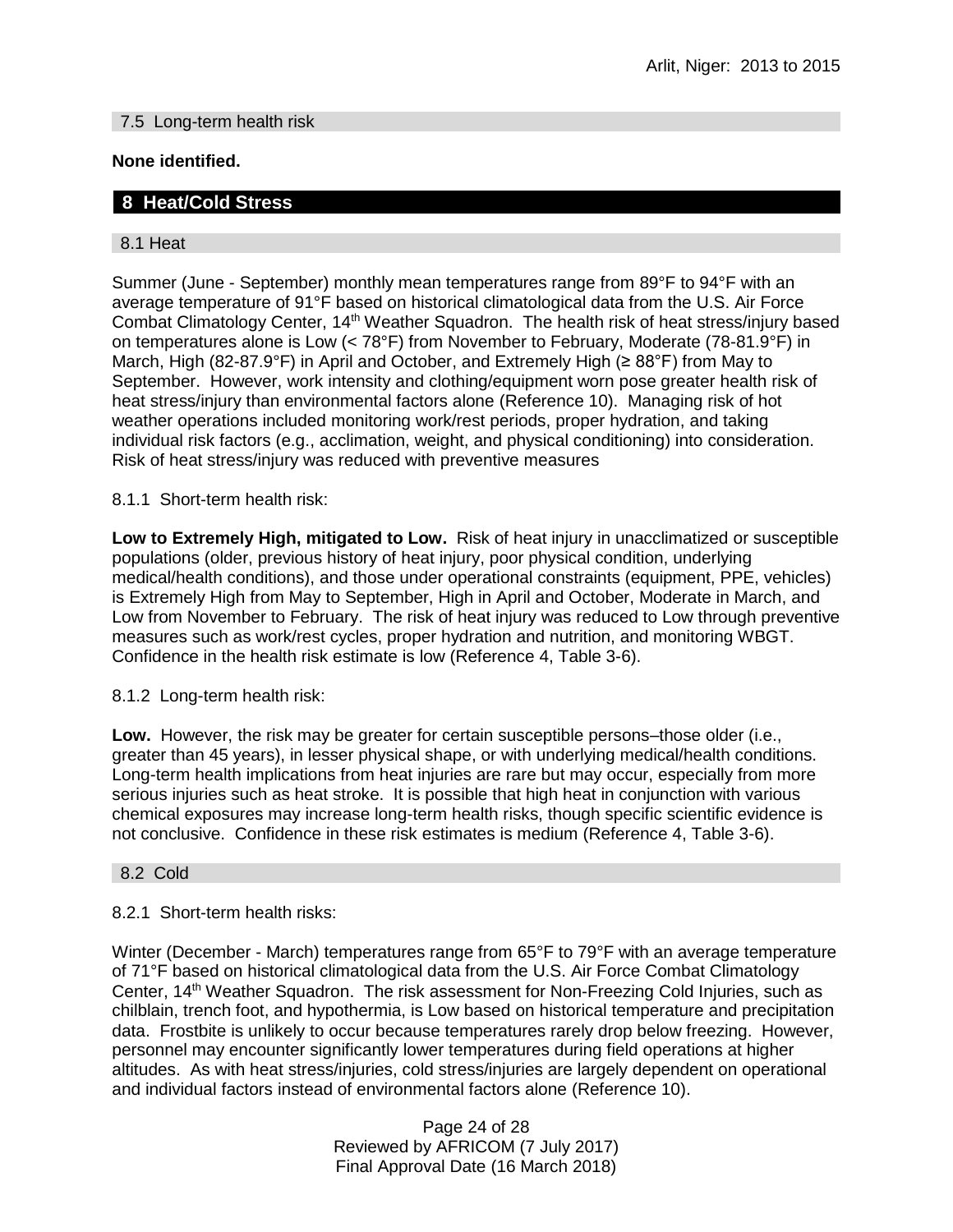**Low.** The health risk of cold injury is Low. Confidence in the health risk estimate is medium.

8.2.2 Long-term health risk:

**Low.** The health risk of cold injury is Low. Confidence in the health risk estimate is medium (Reference 4, Table 3-6).

### **9 Noise**

### 9.1 Continuous

No specific hazard sources were documented in the DOEHRS or MESL from 27 September 2013 through 11 August 2015.

9.1.1 Short-term health risks:

#### **Not evaluated.**

9.1.2 Long-term health risks:

#### **Not evaluated.**

9.2 Impulse

No specific hazard sources were documented in the DOEHRS or MESL from 27 September 2013 through 11 August 2015.

9.2.1 Short-term health risks:

#### **Not evaluated**.

9.2.2 Long-term health risks:

**Not evaluated**.

### **10 Unique Incidents/Concerns**

### 10.1 Potential environmental contamination sources

DOD personnel are exposed to various chemical, physical, ergonomic, and biological hazards in the course of performing their mission. These types of hazards depend on the mission of the unit and the operations and tasks, which the personnel are required to perform to complete their mission. The health risk associated with these hazards depends on a number of elements including what materials are used, how long the exposure last, what is done to the material, the environment where the task or operation is performed, and what controls are used. The hazards can include exposures to heavy metal particulates (e.g., lead, cadmium, manganese, chromium, and iron oxide), solvents, fuels, oils, and gases (e.g., carbon monoxide, carbon dioxide, oxides of nitrogen, and oxides of sulfur). Most of these exposures occur when performing maintenance task such as painting, grinding, welding, engine repair, or movement through contaminated areas. Exposures to these occupational hazards can occur through

> Page 25 of 28 Reviewed by AFRICOM (7 July 2017) Final Approval Date (16 March 2018)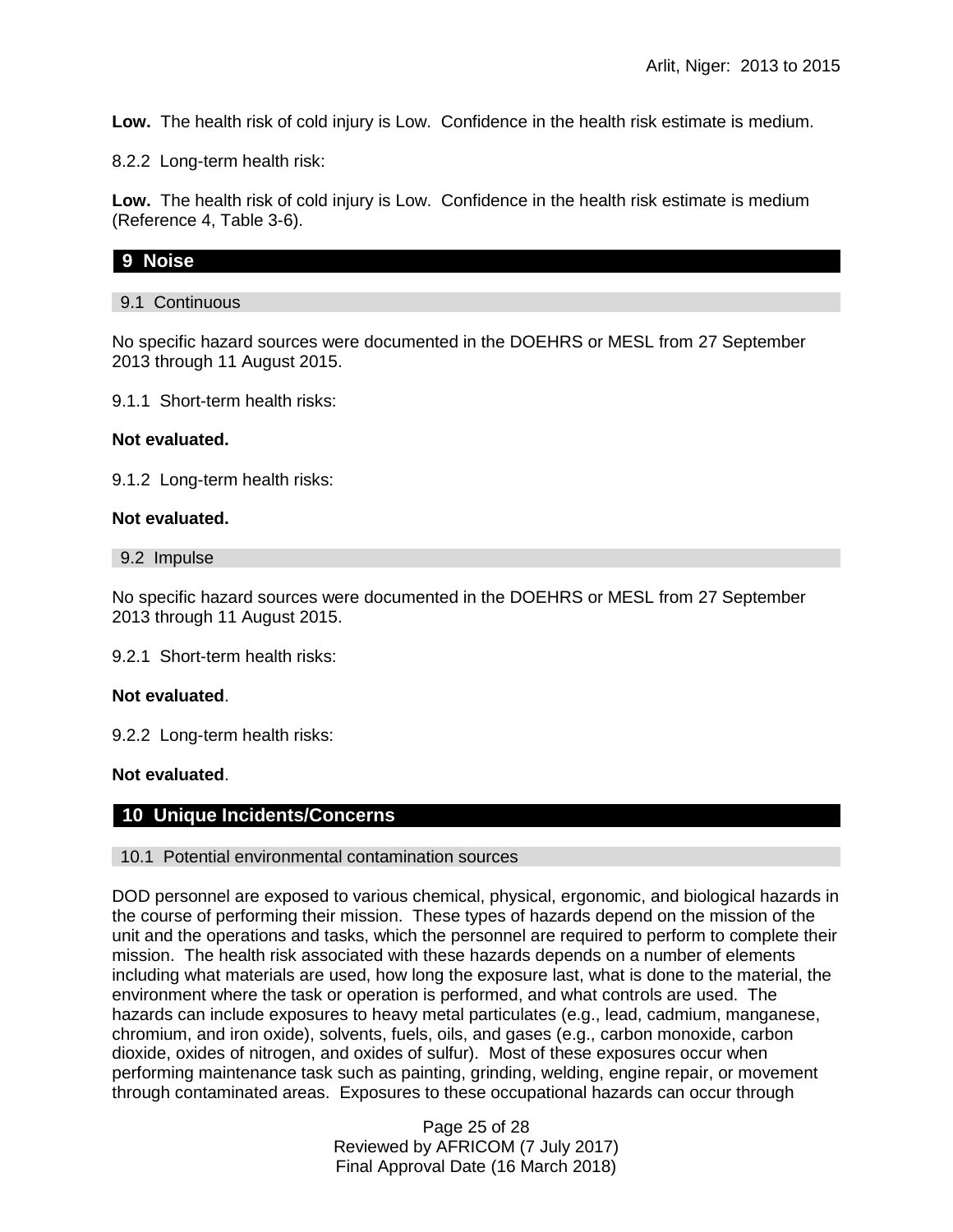inhalation (air), skin contact, or ingestion; however, exposures through air are generally associated with the highest health risk.

#### 10.2 Waste Sites/Waste Disposal

No specific hazard sources were documented in the DOEHRS or MESL from 27 September 2013 through 11 August 2015.

#### 10.3 Fuel/petroleum products/industrial chemical spills

No specific hazard sources were documented in the DOEHRS or MESL from 27 September 2013 through 11 August 2015.

#### 10.4 Pesticides/Pest Control:

No specific hazard sources were documented in the DOEHRS or MESL from 27 September 2013 through 11 August 2015.

#### 10.5 Asbestos

No specific hazard sources were documented in the DOEHRS or MESL from 27 September 2013 through 11 August 2015.

#### 10.6 Lead Based Paint

No specific hazard sources were documented in the DOEHRS or MESL from 27 September 2013 through 11 August 2015.

#### 10.7 Burn Pit

No air samples were taken near any burn pits or incinerators so short- and long-term health risk could not be assessed.

While not specific to Arlit, the consolidated epidemiological and environmental sampling and studies on burn pits that have been conducted as of the date of this publication have been unable to determine whether an association does or does not exist between exposures to emissions from the burn pits and long-term health effects (Reference 11). The Institute of Medicine committee's (Reference 11) review of long-term health consequences of exposure to burn pits in Iraq and Afghanistan suggests that service in Iraq or Afghanistan (i.e., a broader consideration of air pollution than exposure only to burn pit emissions) may be associated with long-term health effects, particularly in susceptible (e.g., those who have asthma) or highly exposed subpopulations, such as those who worked at or near the burn pit. Such health effects would be due mainly to high ambient concentrations of PM from both natural and anthropogenic sources, including military sources. If that broader exposure to air pollution turns out to be relevant, potentially related health effects of concern are respiratory and cardiovascular effects and cancer. Susceptibility to the PM health effects could be exacerbated by other exposures, such as stress, smoking, local climatic conditions, and co-exposures to other chemicals that affect the same biologic or chemical processes. Individually, the chemicals measured at burn pit sites in the study were generally below concentrations of health concern for general populations in the United States. However, the possibility of exposure to mixtures of the

> Page 26 of 28 Reviewed by AFRICOM (7 July 2017) Final Approval Date (16 March 2018)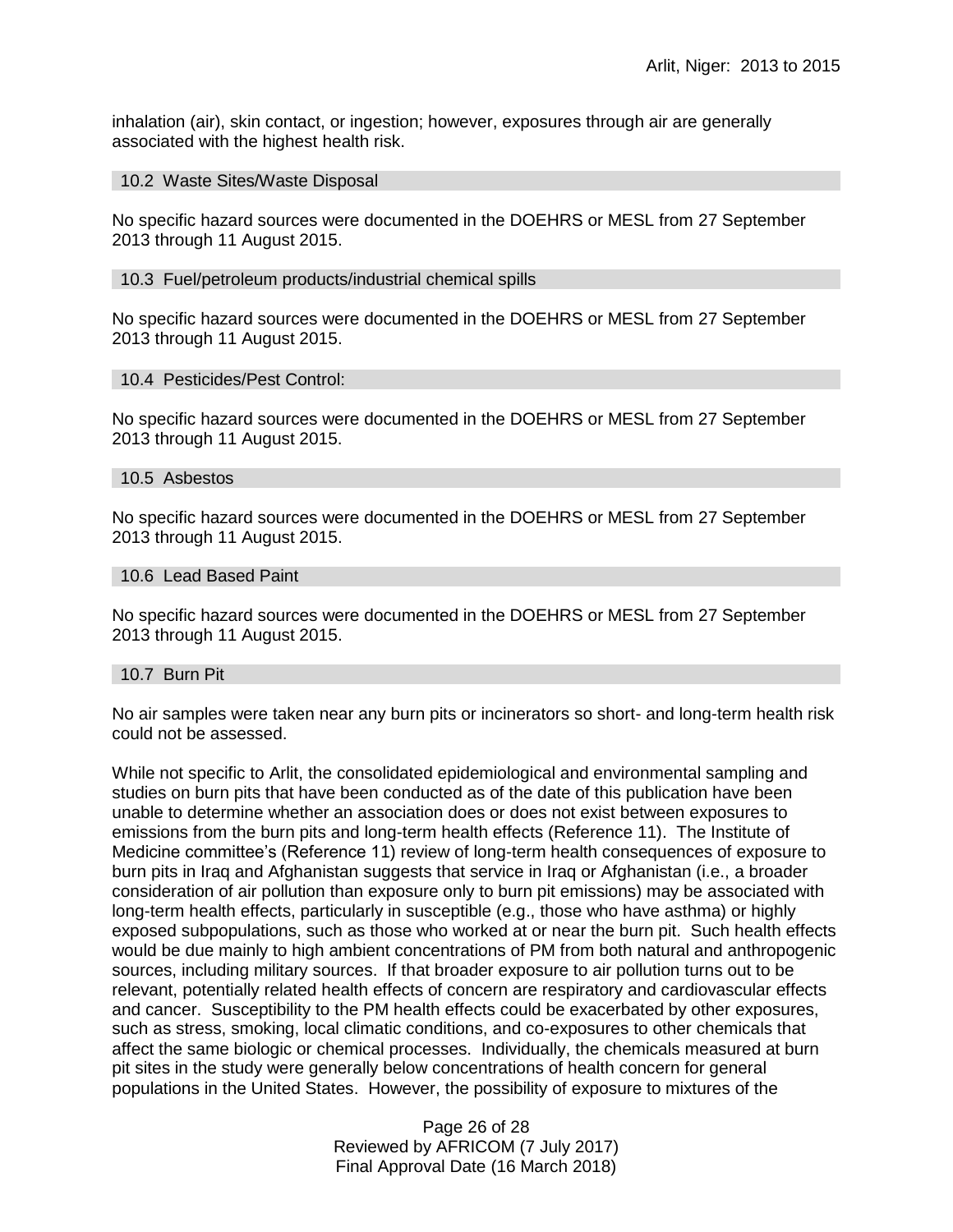chemicals raises the potential for health outcomes associated with cumulative exposure to combinations of the constituents of burn pit emissions and emissions from other sources.

# **11 References**

- 1. Department of Defense. 2006. Department of Defense Instruction (DoDI) 6490.03, *Deployment Health*. Defense Occupational and Environmental Health Readiness System (referred to as the DOEHRS-EH database) at [https://doehrs-ih.csd.disa.mil/Doehrs/.](https://doehrs-ih.csd.disa.mil/Doehrs/)
- 2. Department of Defense. 2008. DoDI 6055.05, *Occupational and Environmental Health.*
- 3. Joint Chiefs of Staff. 2012. Joint Staff Memorandum (MCM) 0017-12, *Procedures for Deployment Health Surveillance*.
- 4. U.S. Army Public Health Command. June 2013 Revision. Technical Guide 230, *Environmental Health Risk Assessment and Chemical Exposure Guidelines for Deployed Military Personnel*.
- 5. U.S. Environmental Protection Agency (EPA). 2014. ProUCL 5.0.00 *Statistical Software for Environmental Applicatins for Datasets with and without Nondetect Observations,* Office of Research and Development. Prepared by: Singh, A. and Singh, A.K., Washington, D.C.
- 6. Department of Defense. DoD MESL Data Portal. [https://aphc-mesl.amedd.army.mil/mesl/.](https://aphc-mesl.amedd.army.mil/mesl/) Some of the data and reports used may be classified or otherwise have some restricted distribution.
- 7. USAFRICOM Automated Message Handling System (AMHS) General Administration (GENADMIN) message, 112243ZSep14, Force Health Protection Requirements and Medical Guidance for Entry into the U.S. Africa Command Theater, Version 1.
- 8. Armed Forces Pest Management Board. [https://www.acq.osd.mil/eie/afpmb/docs/lhd/venomous\\_animals\\_bycountry.pdf.](https://www.acq.osd.mil/eie/afpmb/docs/lhd/venomous_animals_bycountry.pdf) U.S. Army Garrison - Forest Glen, Silver Spring, MD (Accessed March 2018).
- 9. University of Adelaide, Australia. Clinical Toxinology Resources. [http://www.toxinology.com/.](http://www.toxinology.com/) (Accessed March 2018).
- 10. Goldman RF. Ch1. Introduction to heat related problems in military operations. *In: Textbook of Military Medicine: Medical Aspects of Harsh Environments* (Vol. 1), Pandolf KB, and Burr RE (eds), Office of the Surgeon General, Department of the Army, Washington DC. 2001. (accessed March 2018).
- 11. Institute of Medicine. 2011. Long-term health consequences of exposure to burn pits in Iraq and Afghanistan. Washington, DC: *The National Academies Press*.